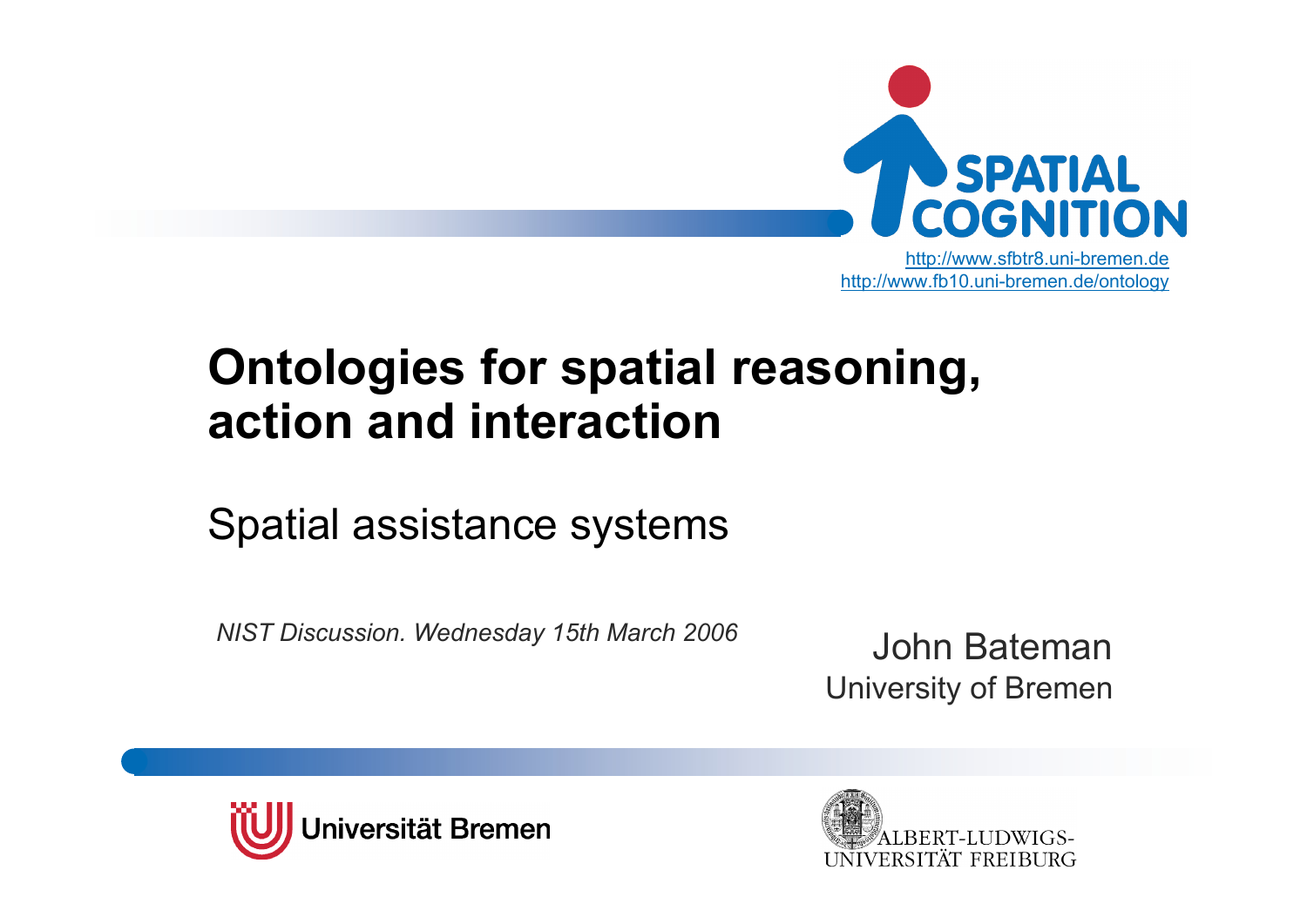

## Scenario: Assistance Robotics

#### ● Bremen / Freiburg

- Collaborative Research Center for Spatial Cognition (SFB/TR8)
- 12 year research program funded by the German Research Council (DFG)
- Autonomous / Partially-autonomous artificial agents for helping people deal with space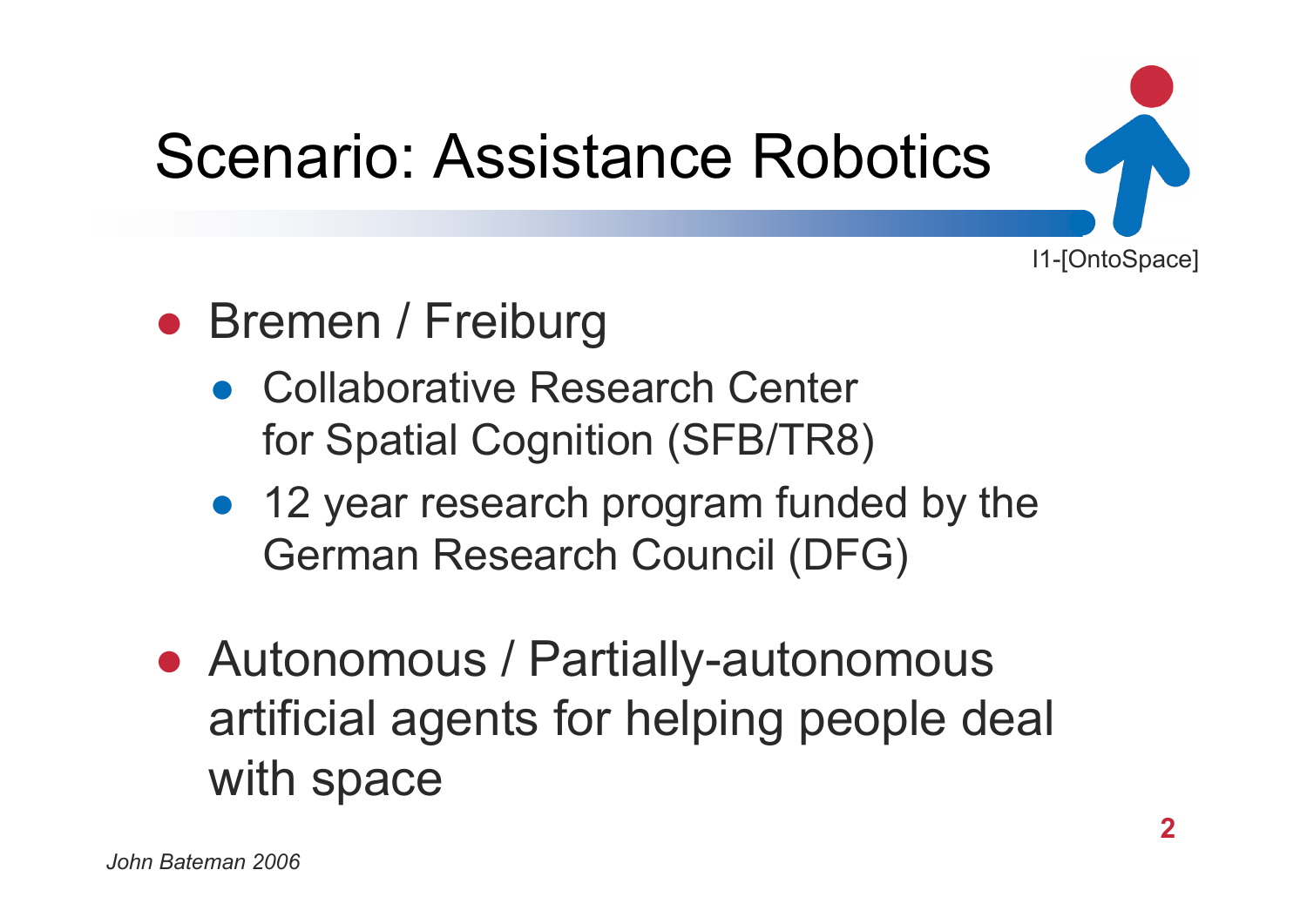#### Assistance activities

- Mobility support
- Spatially-embedded tasks
- **Exploration**
- **Navigation**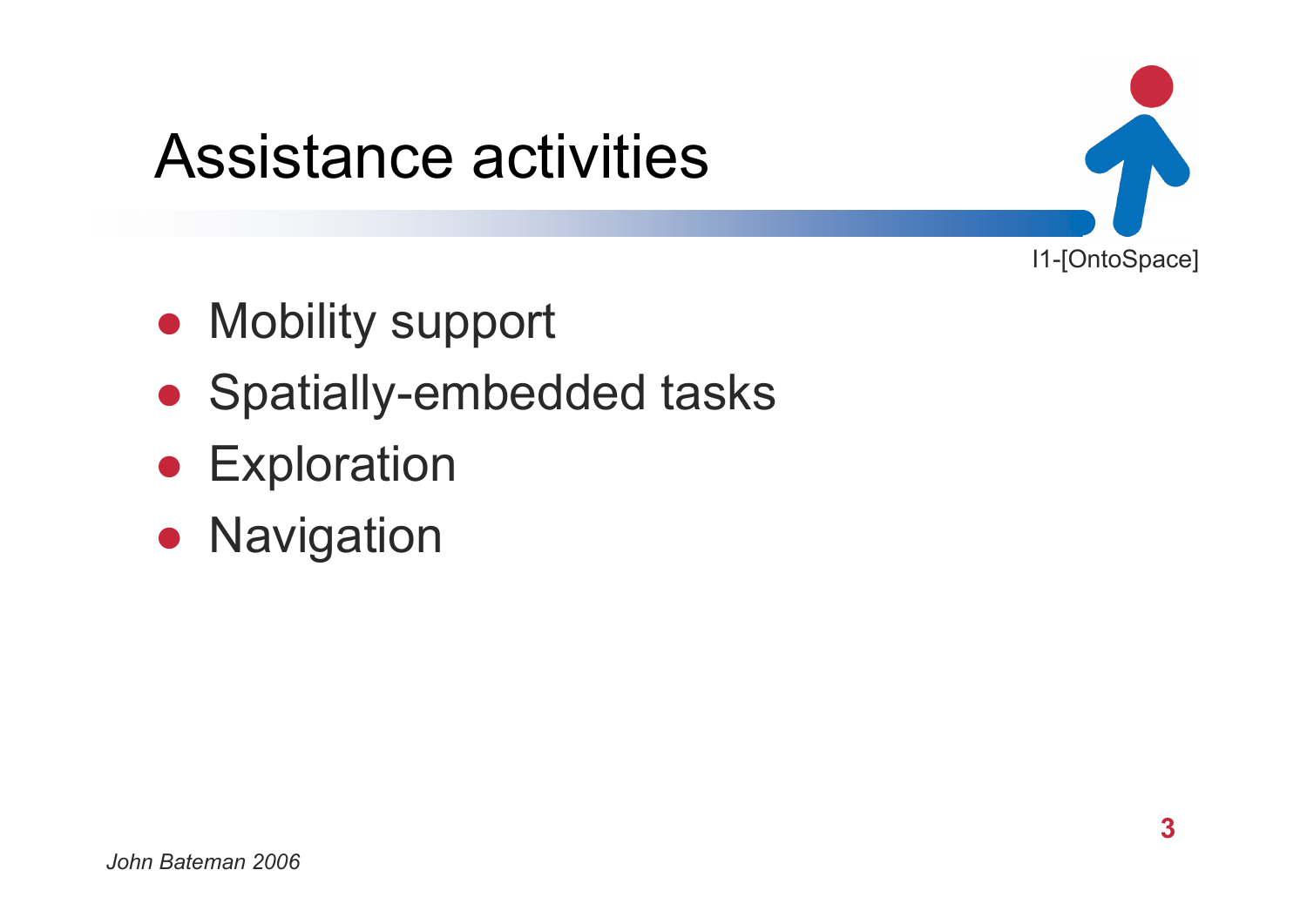#### Problem



● How many different kinds of knowledge are required to get people into the loop in a way that is empowering and enriching rather than restricting?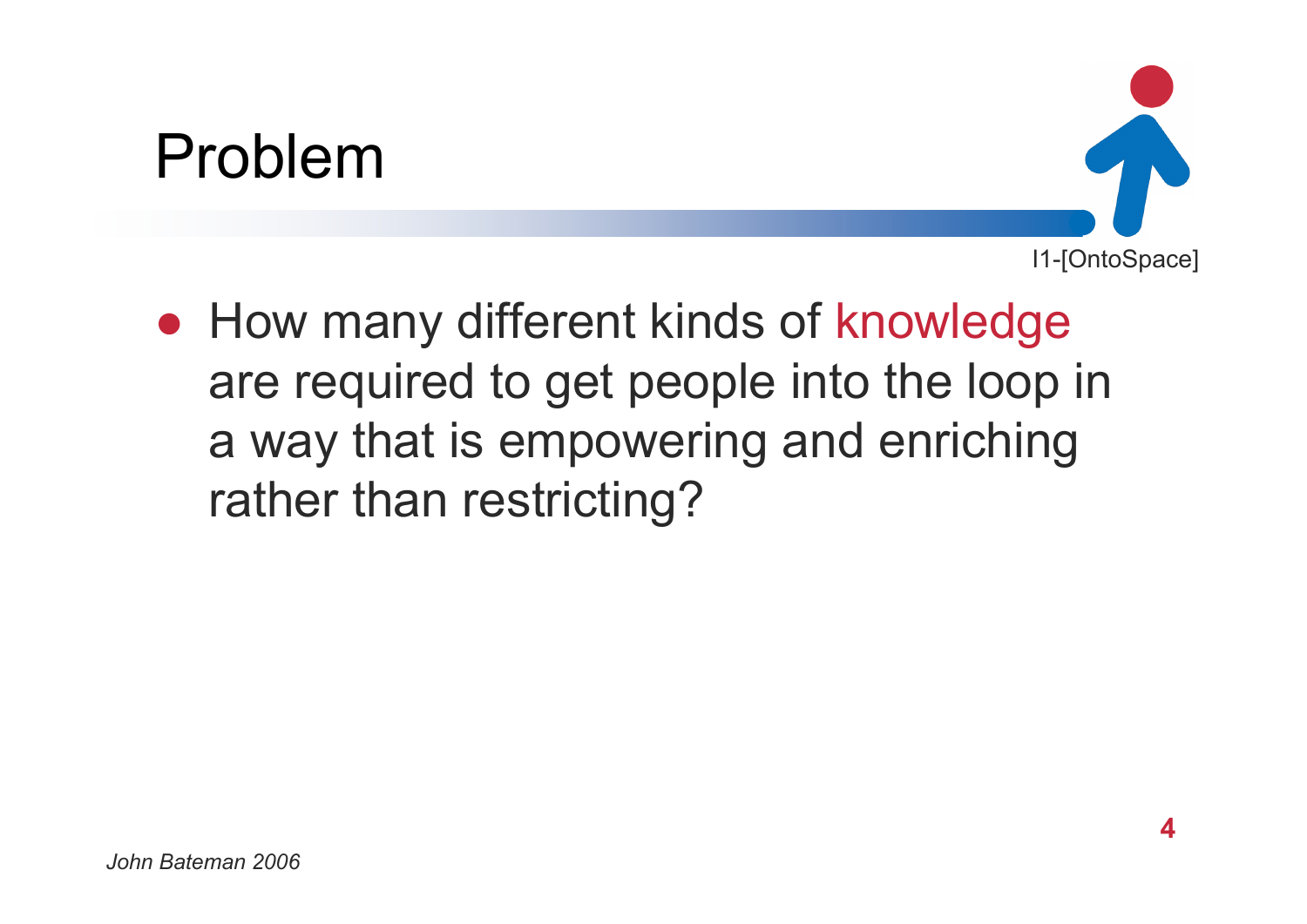#### Bremen Autonomous Wheelchair: Rolland

"In front to the right is  $\|\cdot\|$ *Qualitative Information* the seminar room"

#### *Quantitative information*

*Symbolic information* **[door\_1 recognized]**

: R

*John Bateman 2006*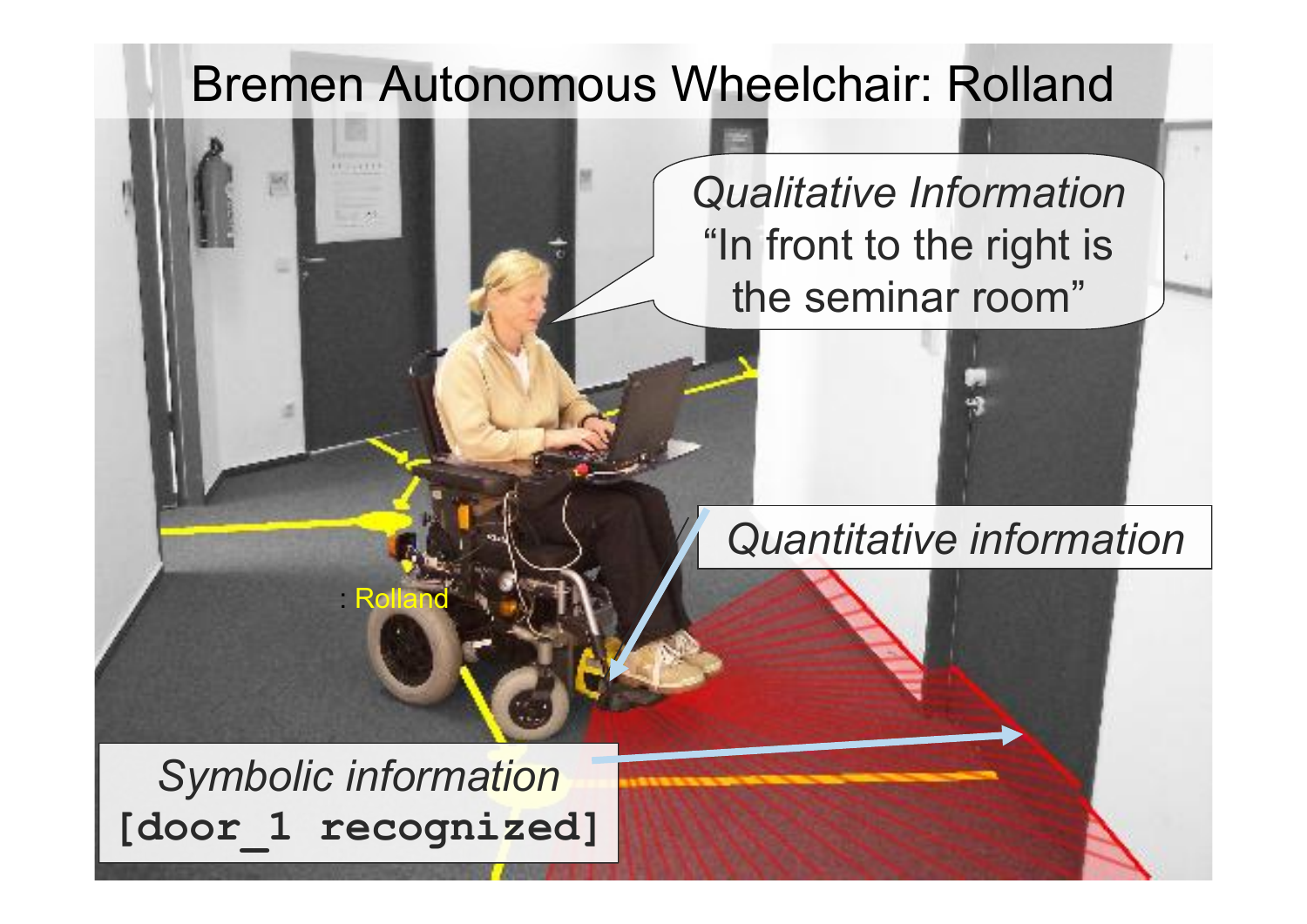

#### Sensor data: 'free-space' maps

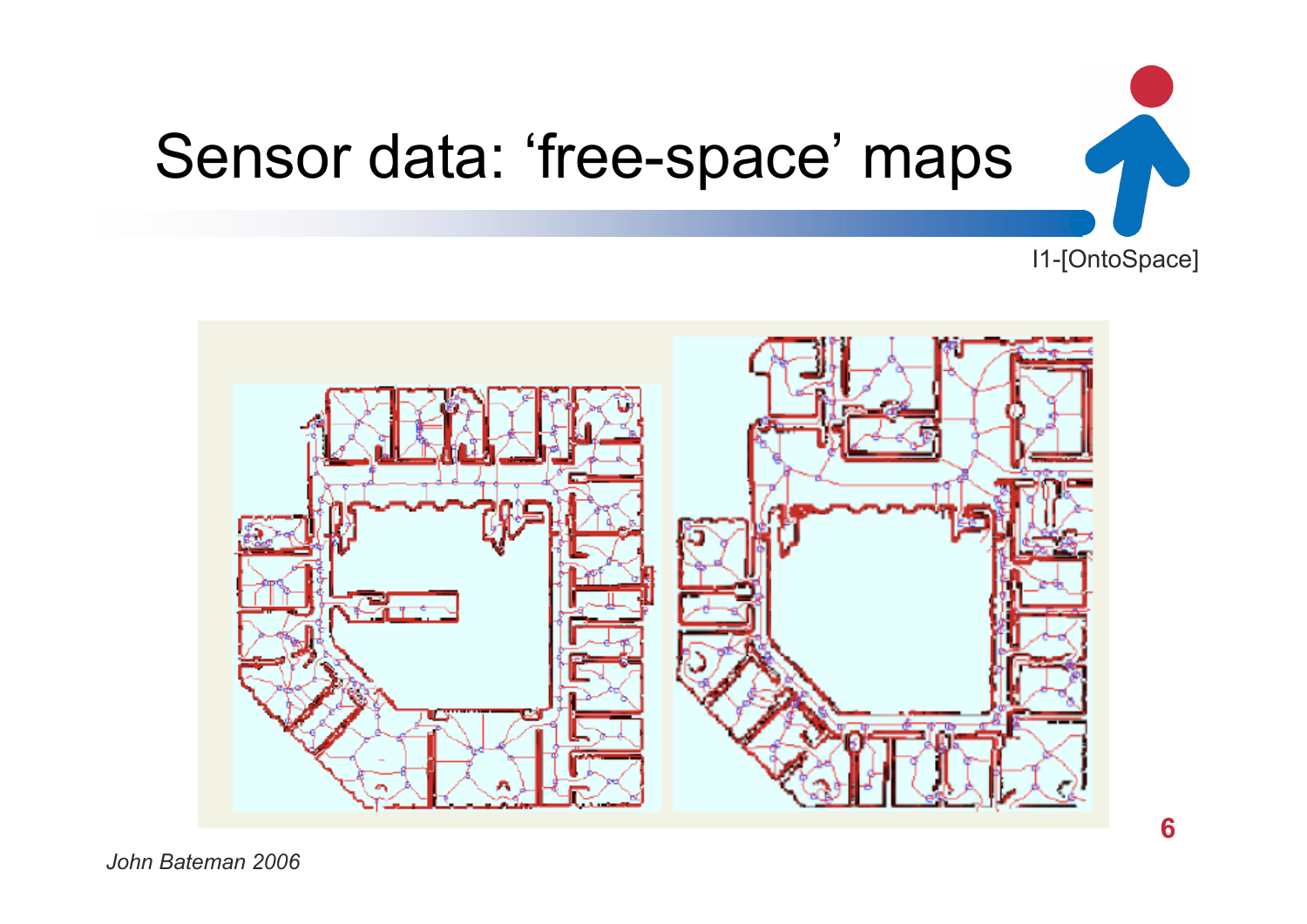#### Voronoi calculation on a scanned floor plan

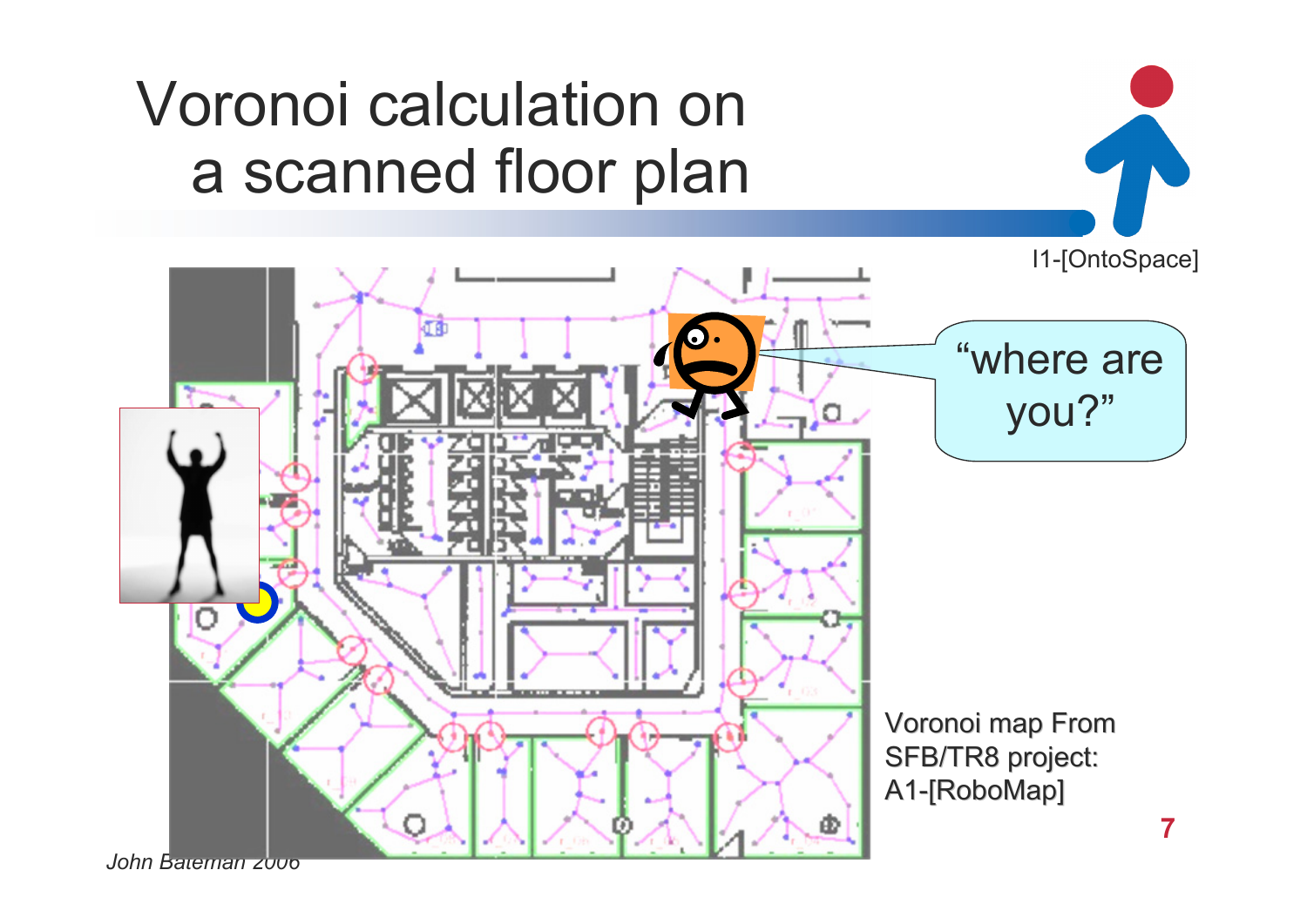#### Unnatural / unhelpful descriptions



- 25.4 m NW of you
- GPS: "34° 15´ N / 3° 27´ E"
- "3.45m away from edge 98 (with 80% certainty)"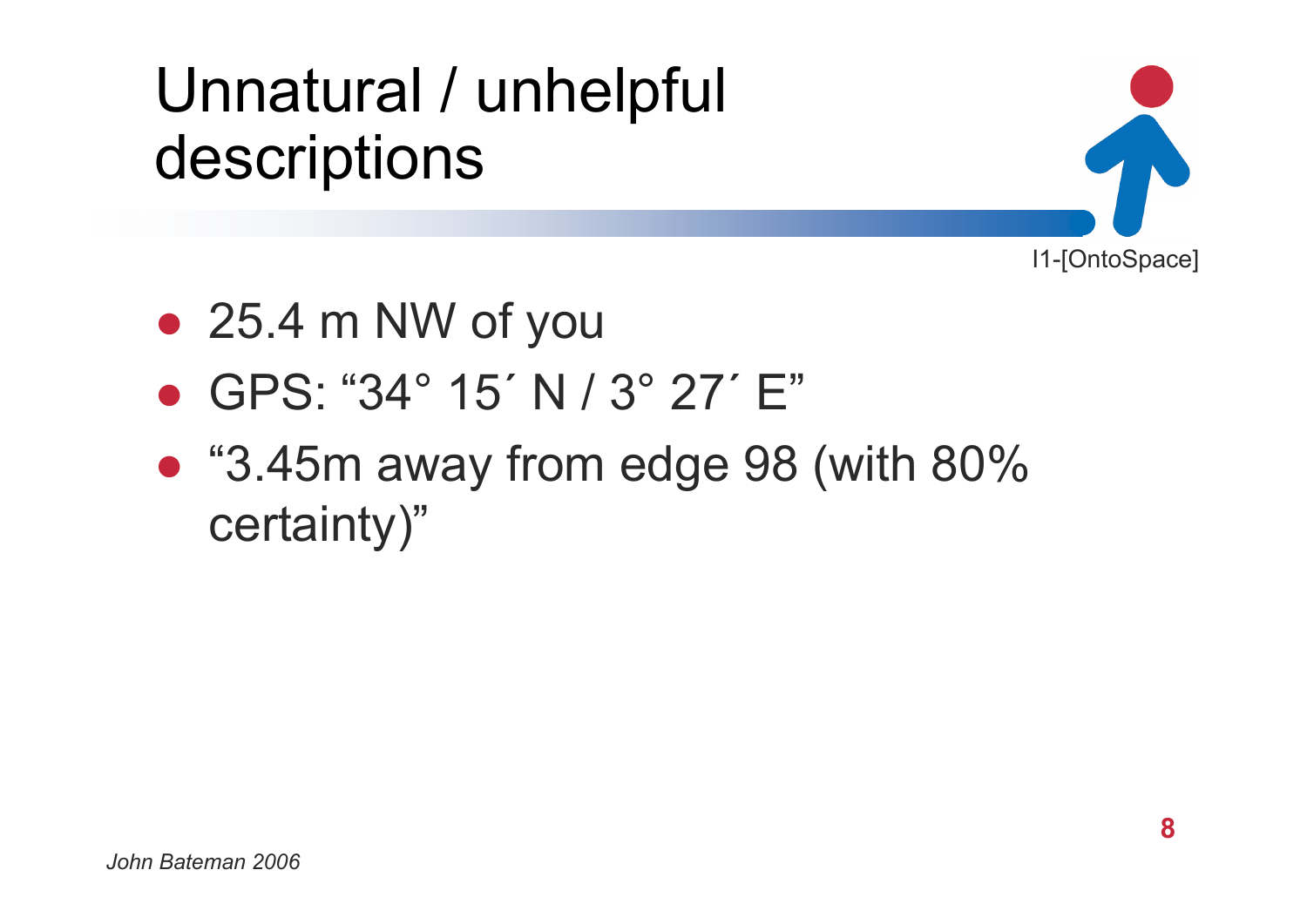

- Leave the room and turn right into the corridor.
- Go to the window and then turn left.
- $\bullet$  Follow the corridor and I'm in the last room on the left.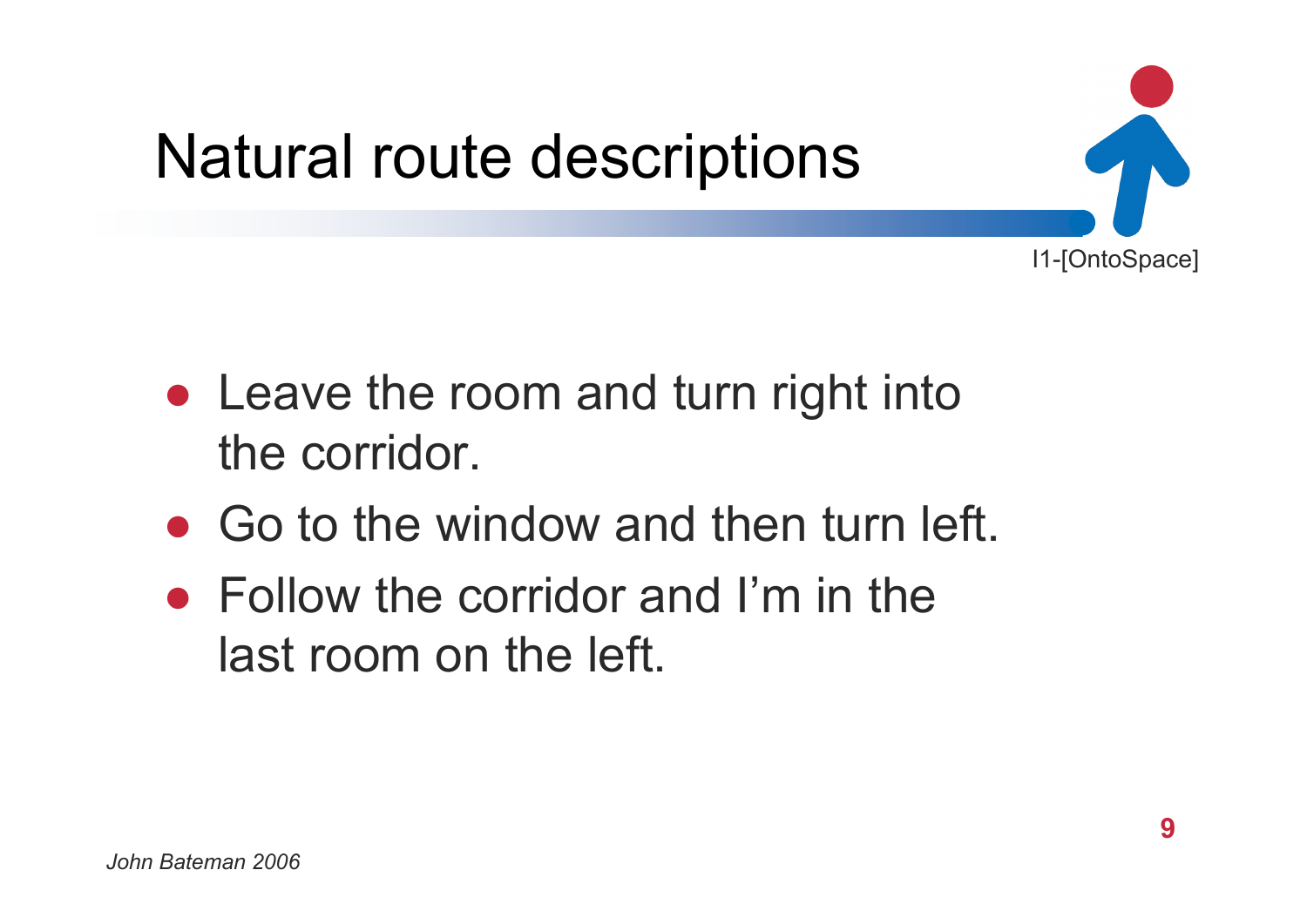## Problems of semantic interpretation



#### ● "corridor" : what's that?

● robot sensor map had only free space, some portions longer and narrow and others more box like...

#### ● "leave the room" : how?

- ● room's have exit points, usually found by locating doors (but maybe not when there's a fire!)
- "to the window" : how close?
	- ● depends on task, as landmark on path or destination (e.g., to look at the view?)
- if there is no map on board, is one downloadable from a reachable service?
- ● is that map in an appropriate form for communication and navigation?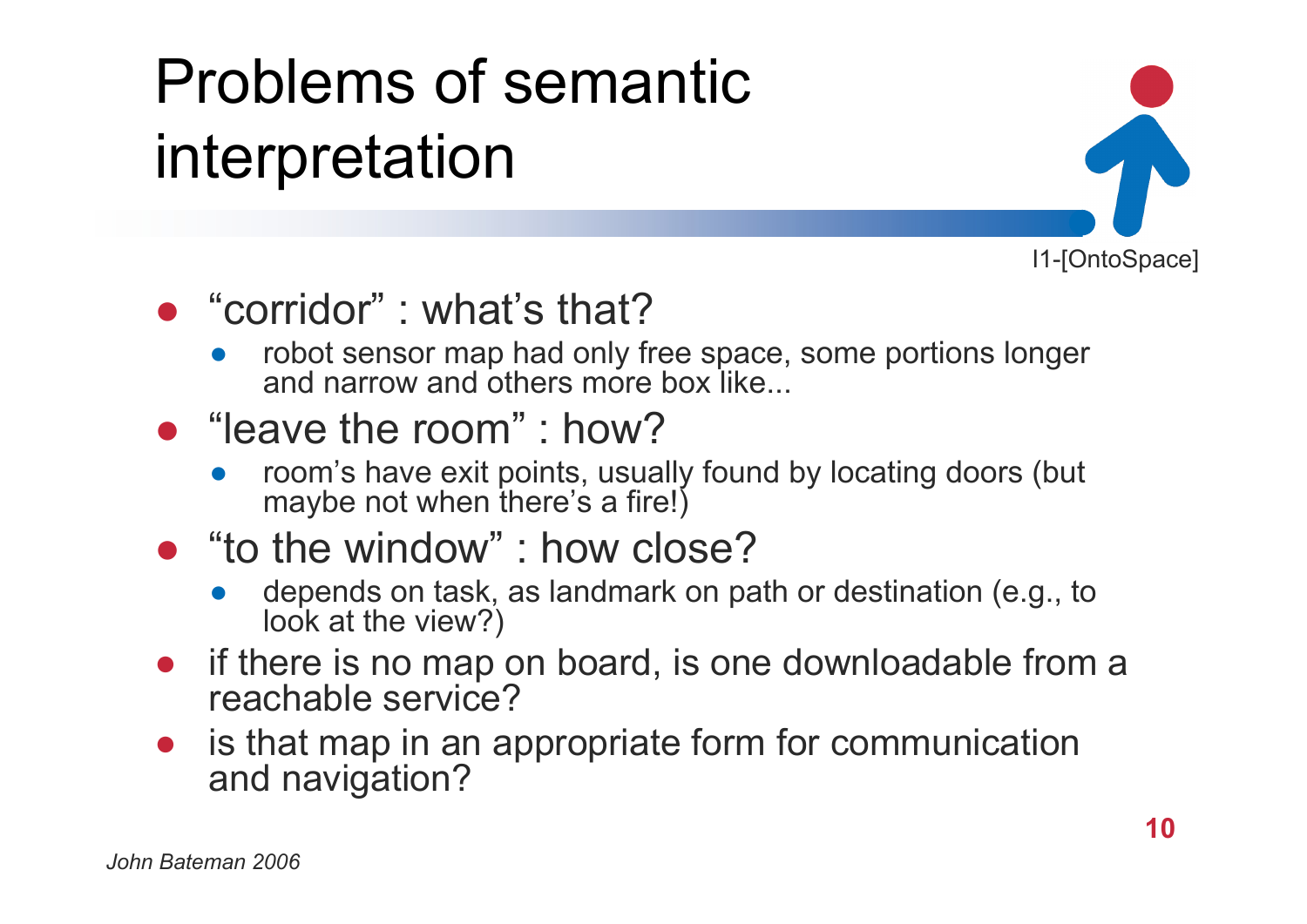

Location-based servicesGeographic Information Systems Commonsense objects and activities Spatial awareness and understanding Natural language capabilities Robot perception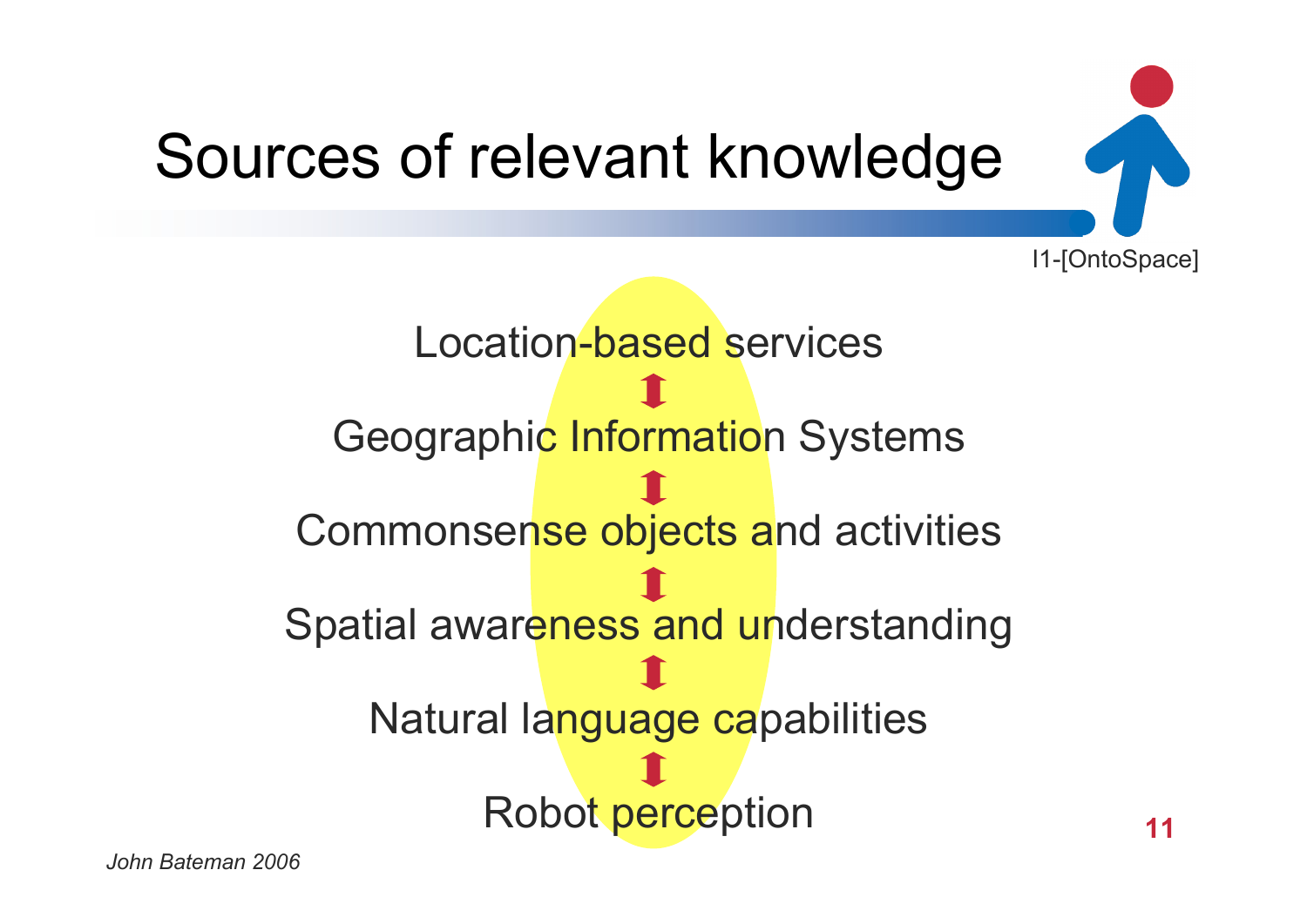#### Problem restated



- Getting these diverse areas of expertise to talk to each other is a serious issue
	- different communities
	- different interests
	- different representations
- The kinds of knowledge maintained by such systems are very different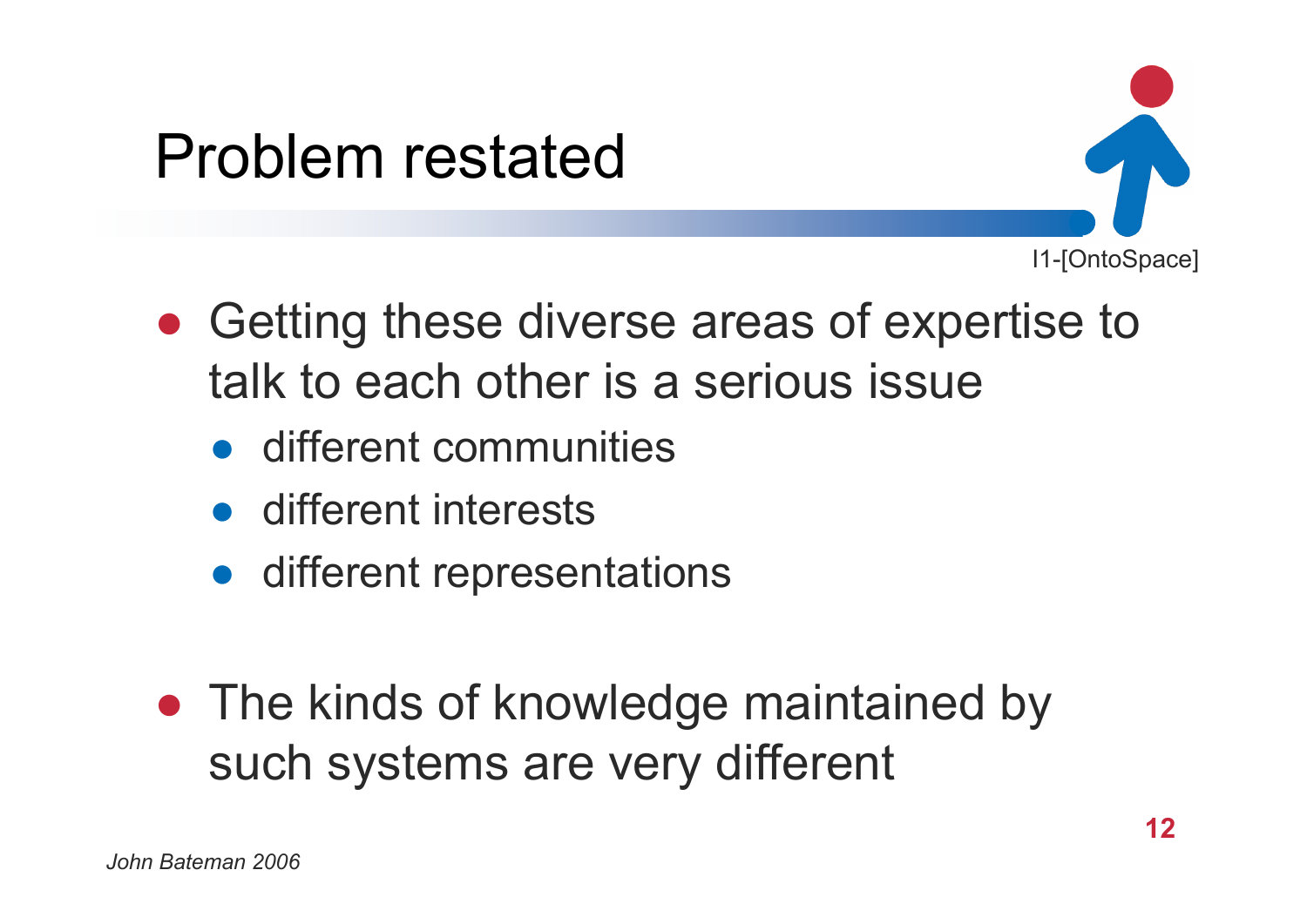## Solution we are pursuing

- I1-[OntoSpace]
- ● High degree of interoperability between diverse knowledge-rich systems is to be achieved by **ontological engineering**, taking in:
	- ●knowledge of the human world *(commonsense)*
	- ●knowledge of the robot world (*programmed, emergent)*
	- ●geo-knowledge *(GML, other standards)*
	- ●spatial knowledge *(spatial calculi)*
	- ●knowledge of language *(linguistics)*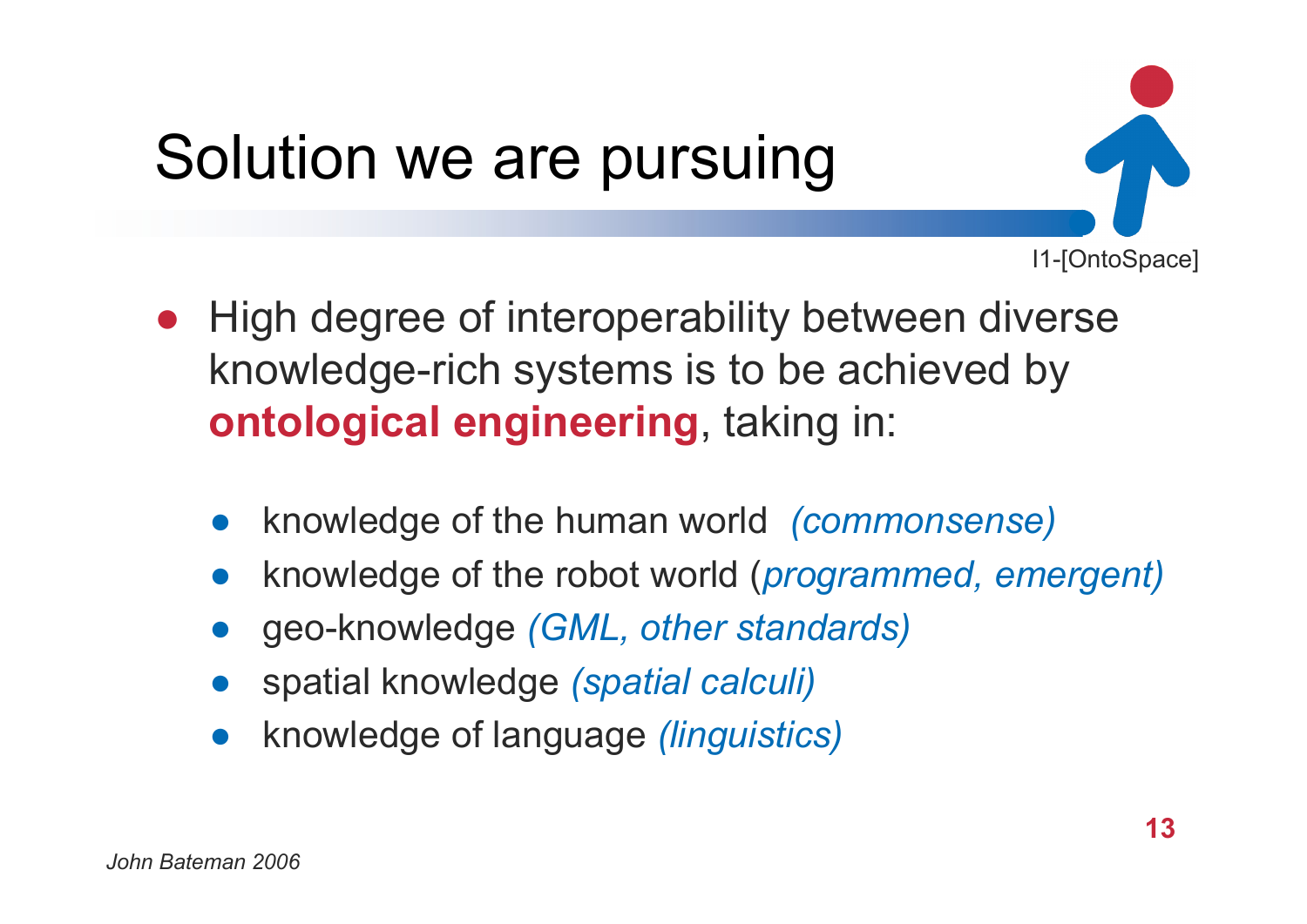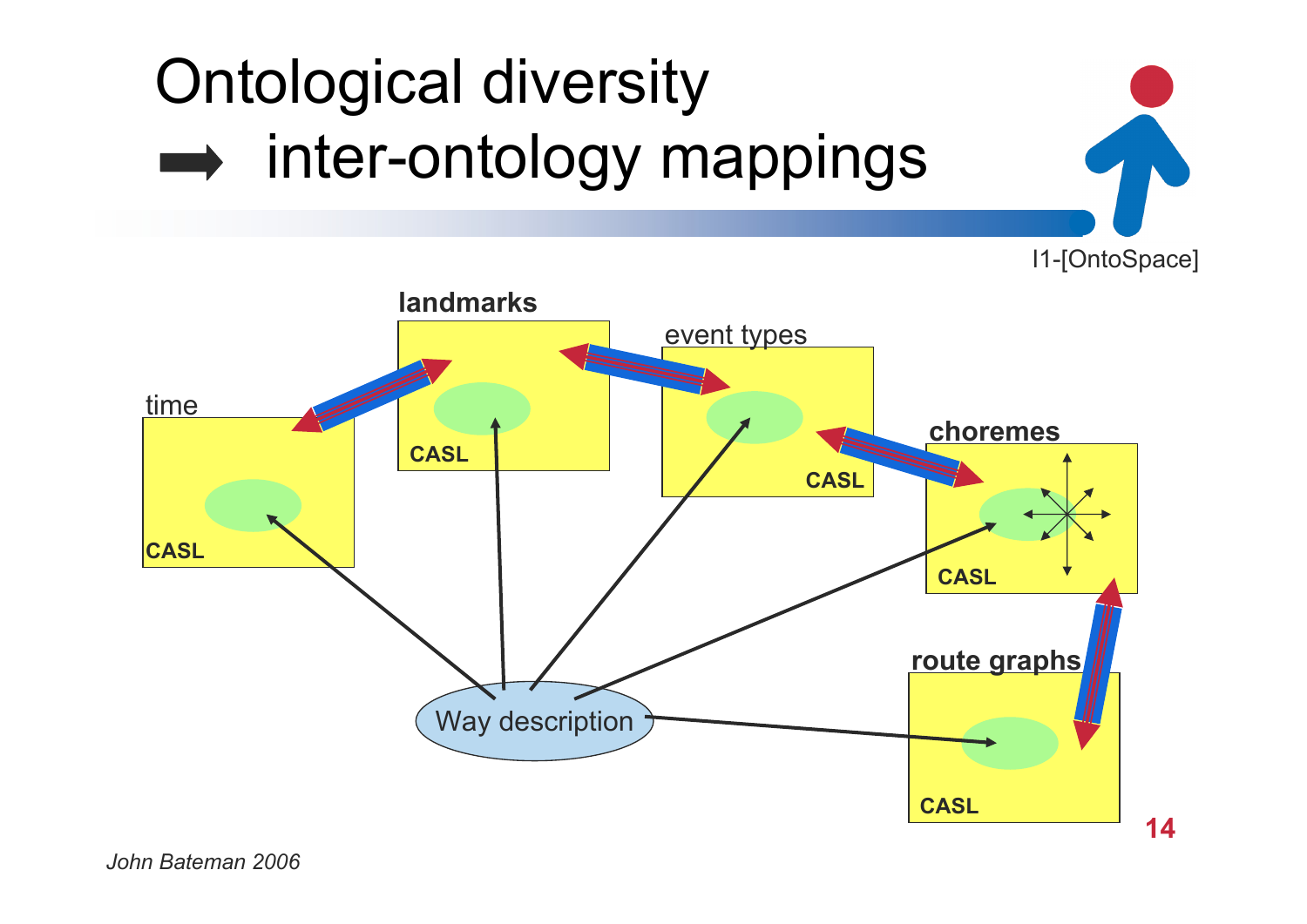## Inter-ontology mappings

- I1-[OntoSpace]
- ... can only work if there is sufficient **content** to get hold of!
- That is: not a relationship between 'terms' but a relationship between '**theories**'.
- For this, need deep ontologies, so-called '**axiomatized ontologies**'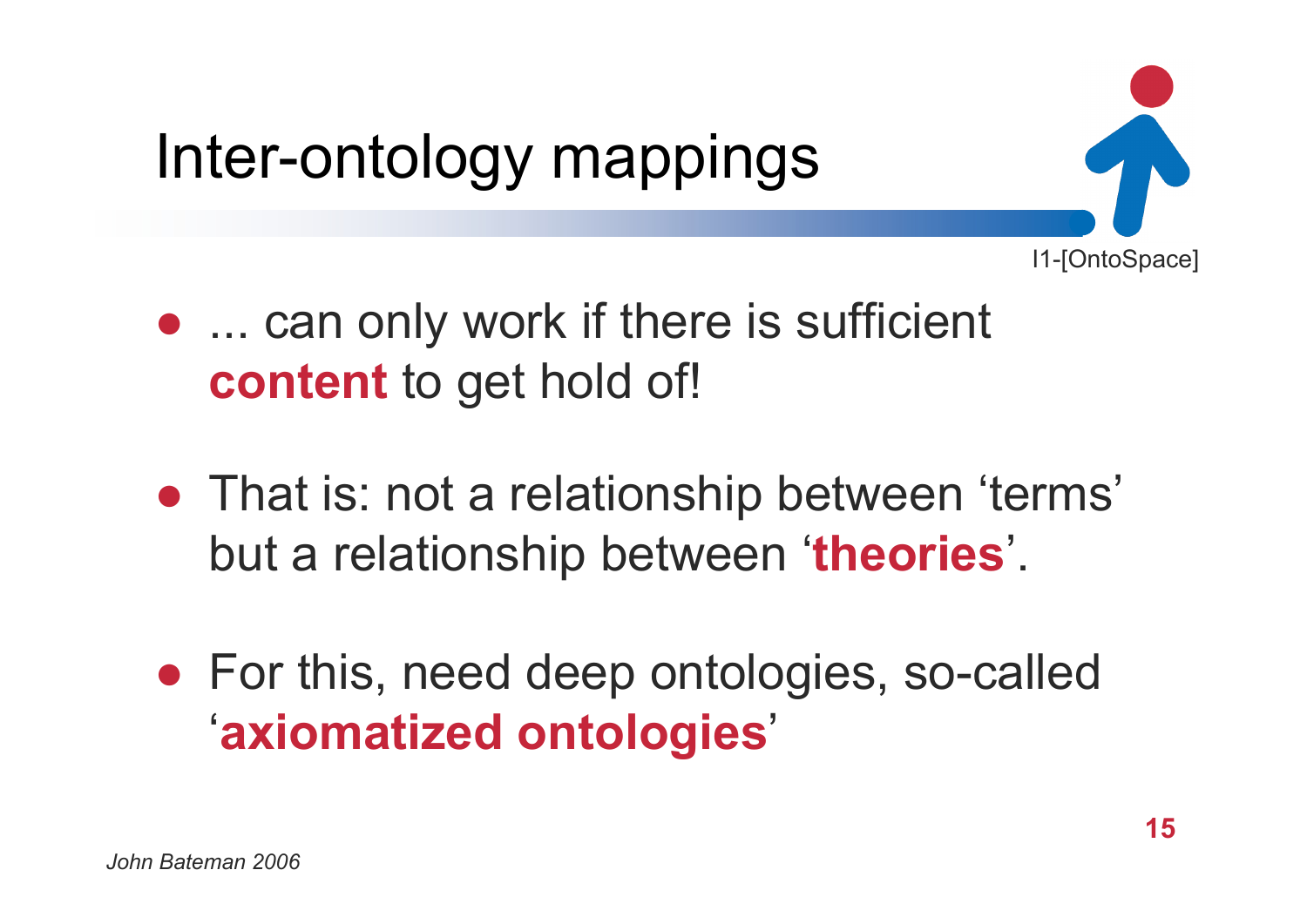#### Theories...



- We all have theories...
	- ●theories of the world
	- theories of how buildings are
	- theories of the best way to get from A to B
	- theories of how to persuade your boss for a raise

#### ● '**A-ontologies**' set such theories out in an explicit specification.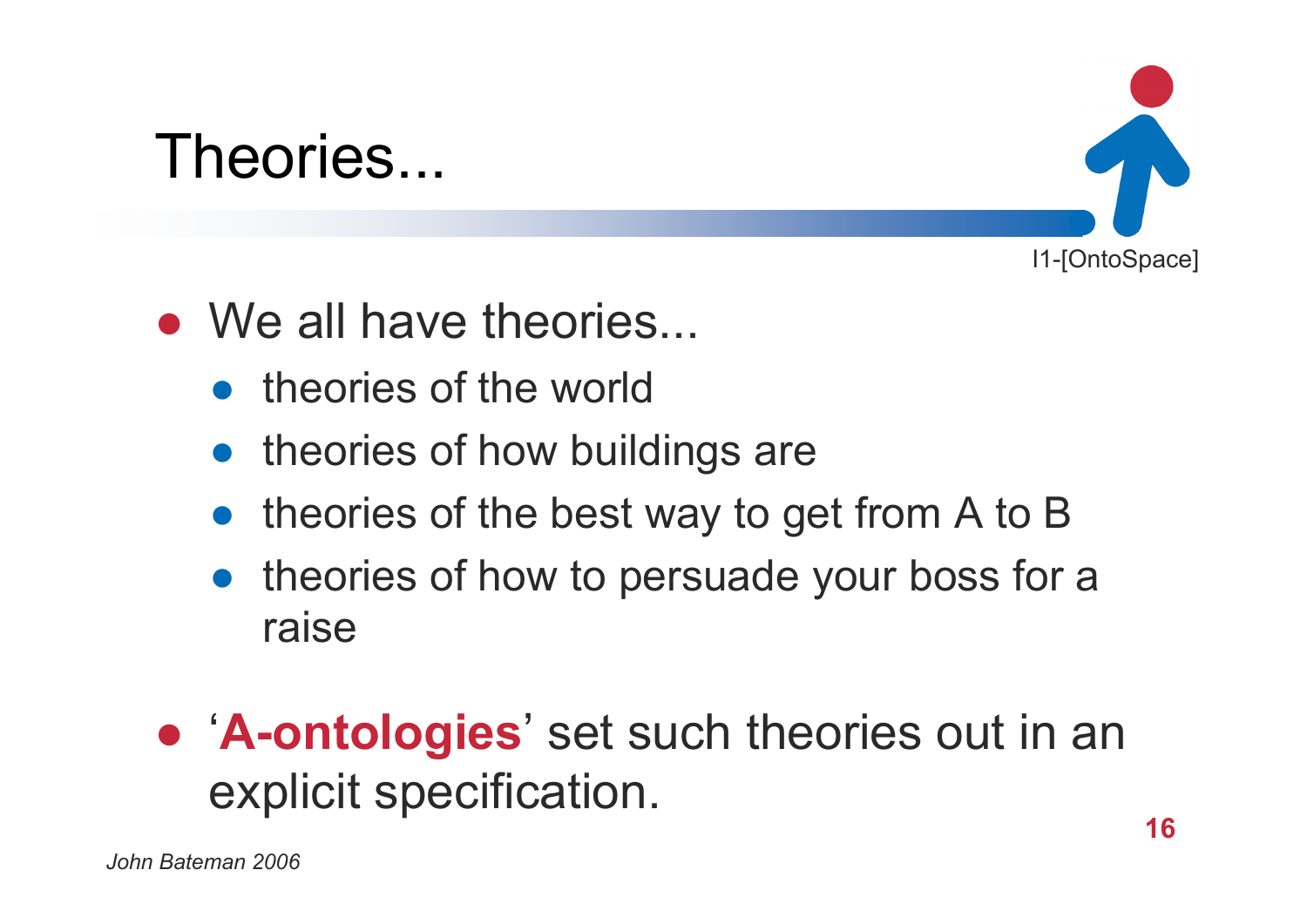## Common Algebraic Specification Language (CASL)

#### development graphs

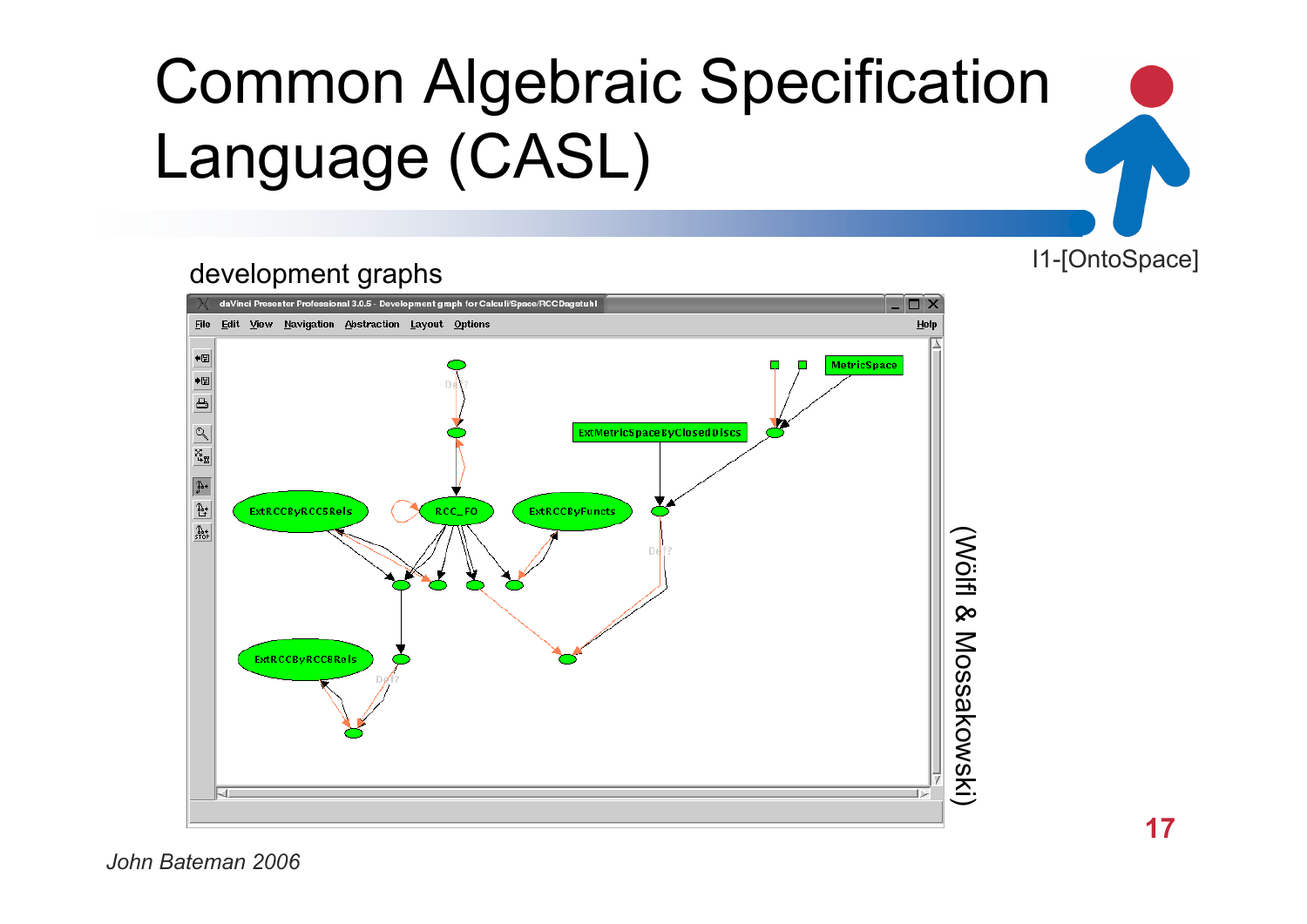

## CASL development graphs



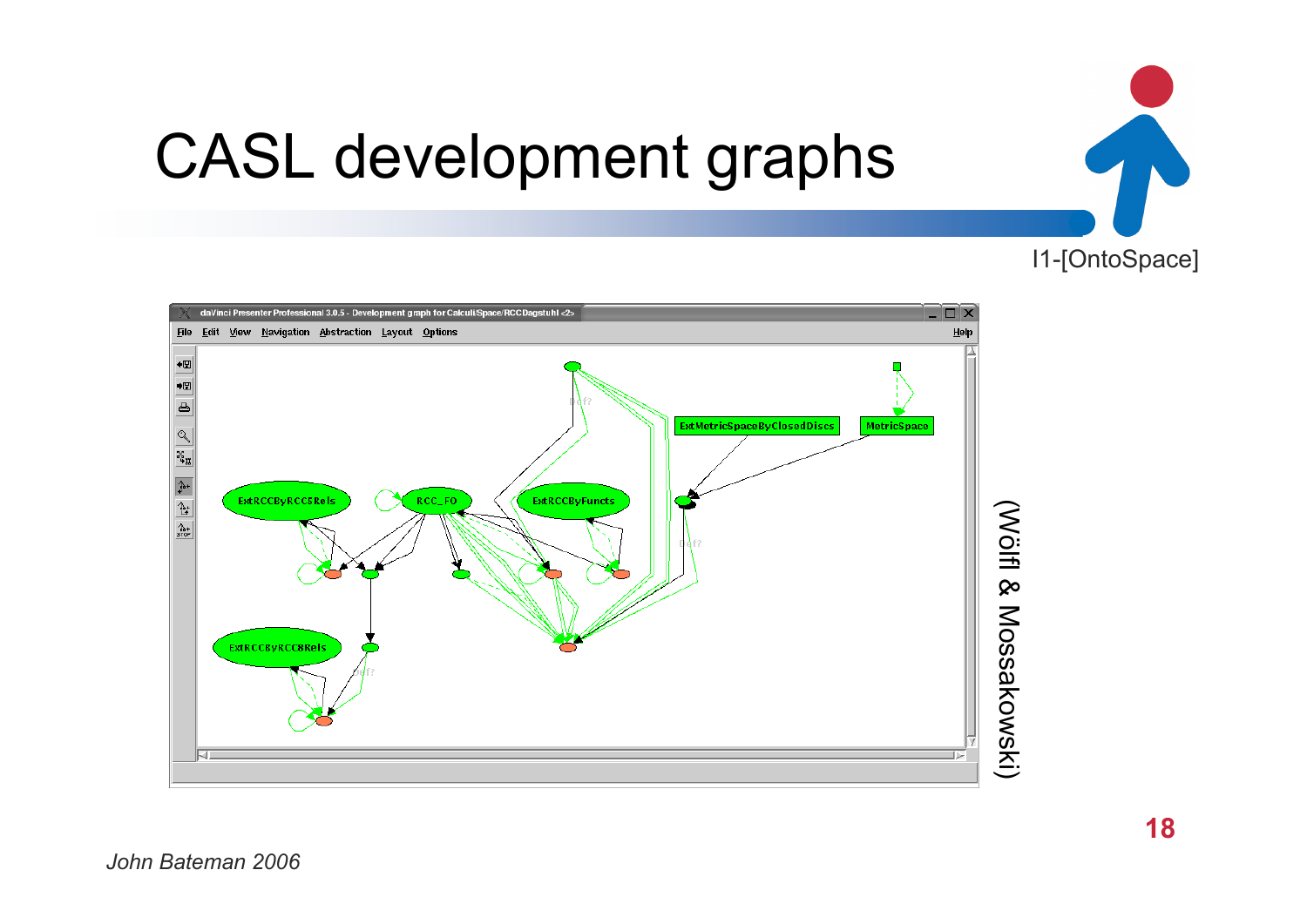## Ontology construction

- ●Axioms are grouped into logically appropriate theories
- ● Theories may be extended via parameterization to achieve semantic re-use
- ● Theories may be created and related by views: theory morphisms

Only with this re-use factor can the complexity of distinct axiomatized ontologies really be harnessed and used to scale-up.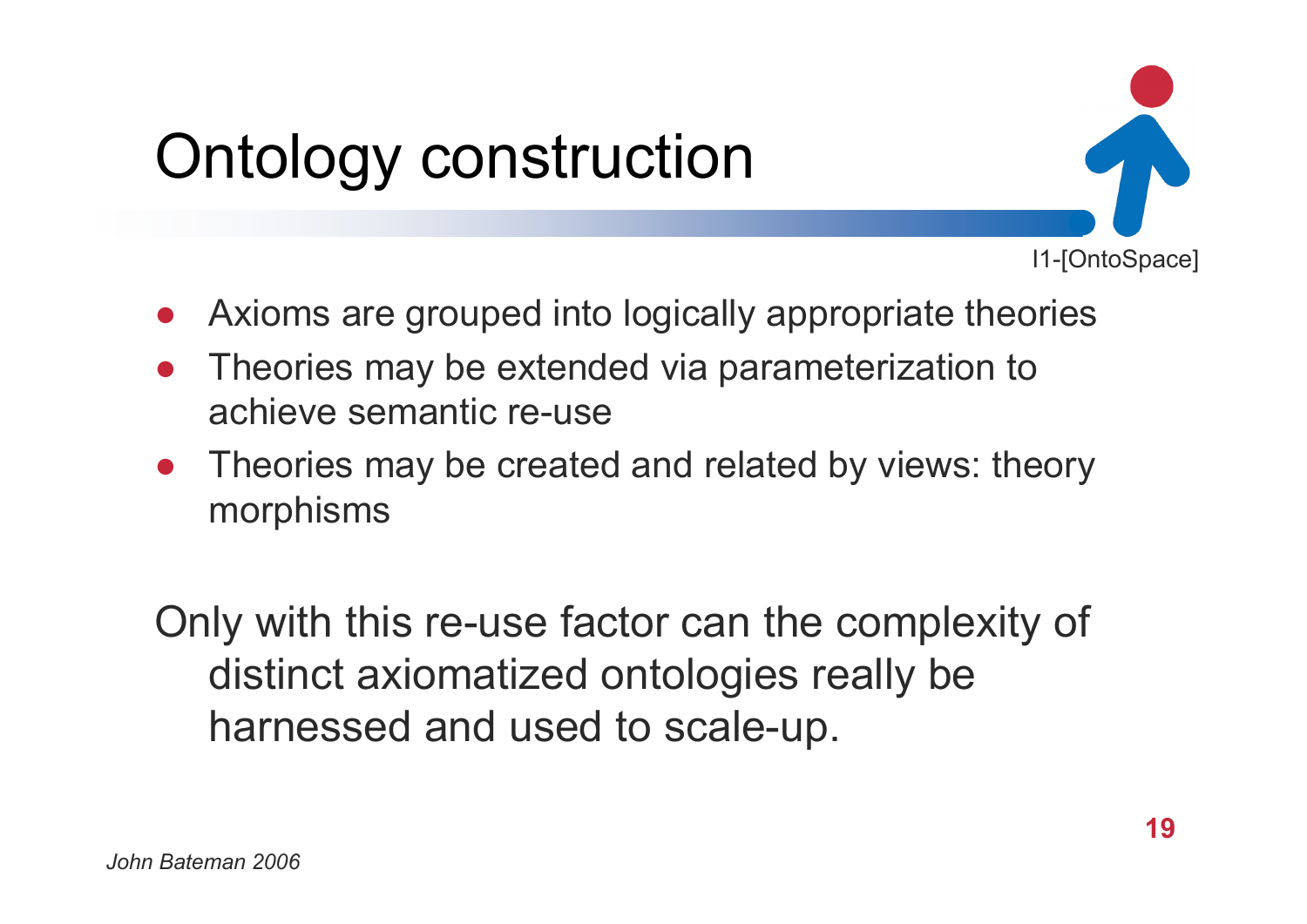

- Ex 1: pervasive computing
- Ex 2: pervasive computing plus navigation
- Ex 3: cross-community knowledge-rich inferencing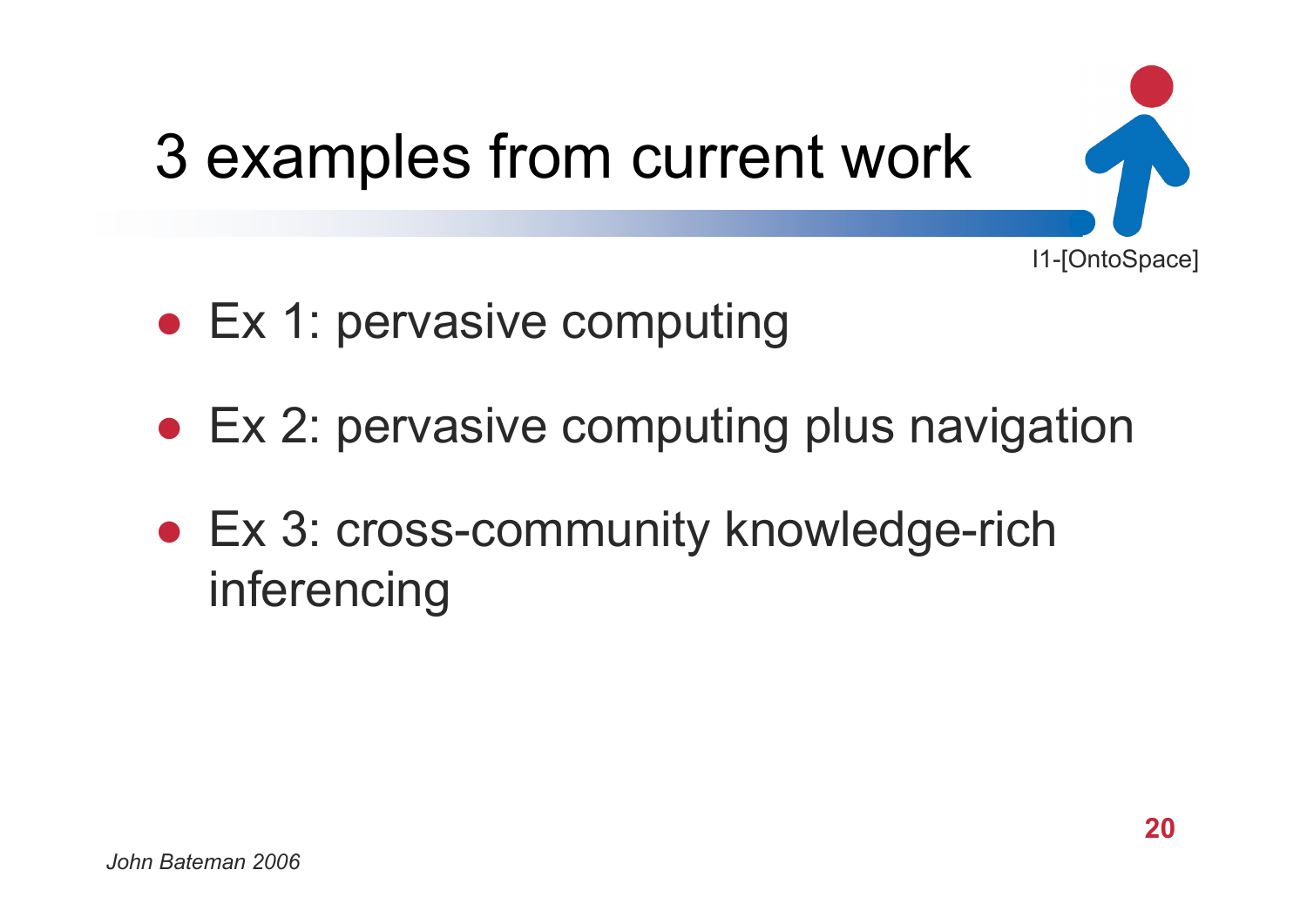## A problem in pervasive computing Chen / Finin / Joshi (2004)



- Example context reasoning:
	- $\bigcirc$  "No agent can be physically present in two different atomic places during the same time interval."
	- $\circ$  "An agent can be physically present in two different compound places during the same time interval just in case one spatially subsumes the other."
- Sensor mismatch / inconsistency detection
	- $\circ$ Person X is located in Parking Lot A
	- $\Omega$ Person X is located in Room 210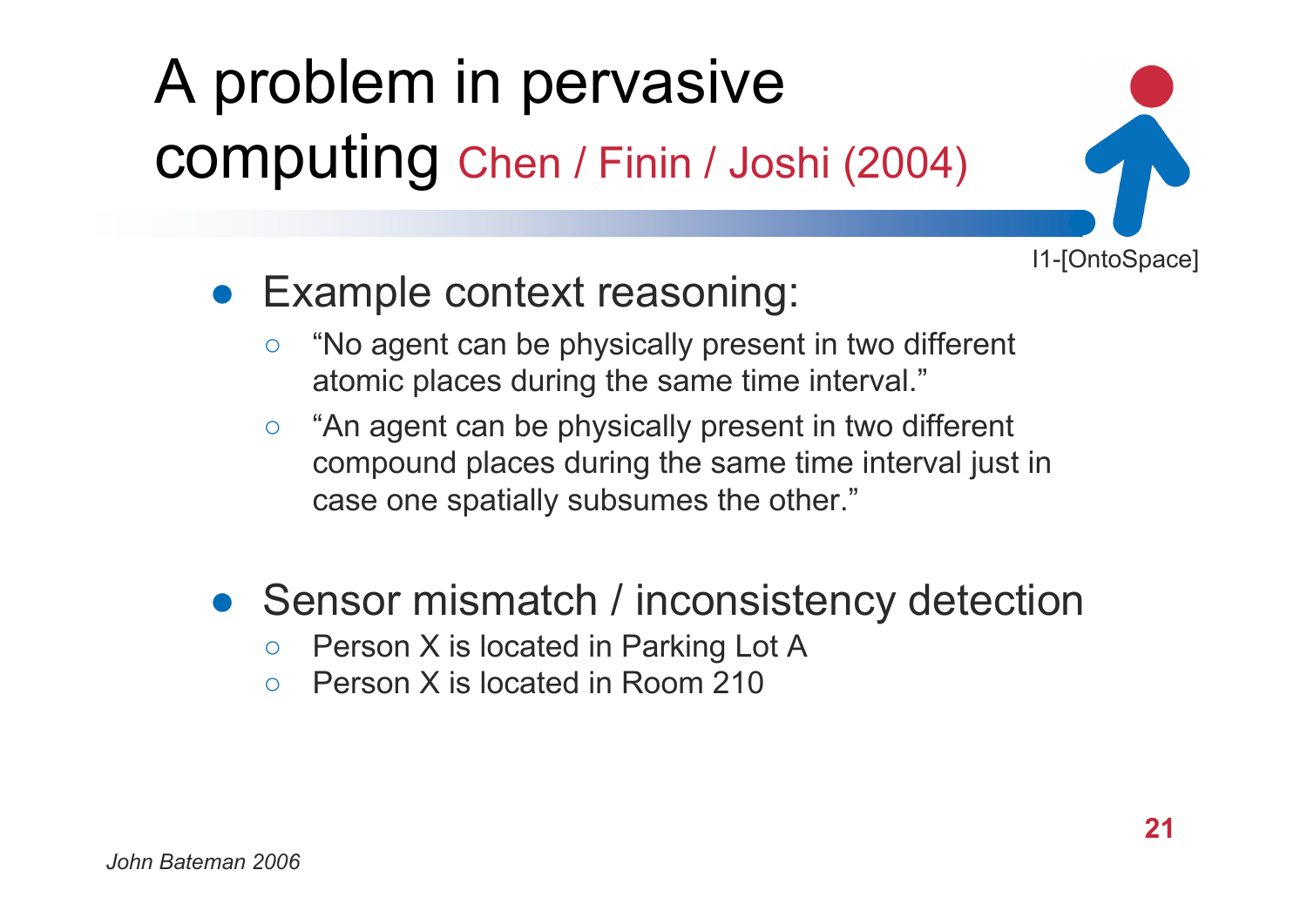## Ontological method

 $\overline{O}$  Person X is located in Parking Lot A  $\bigcirc$ Person X is located in Room 210

Characterize the spatial task:

- •spatial inclusion
- • regions: parts and connections





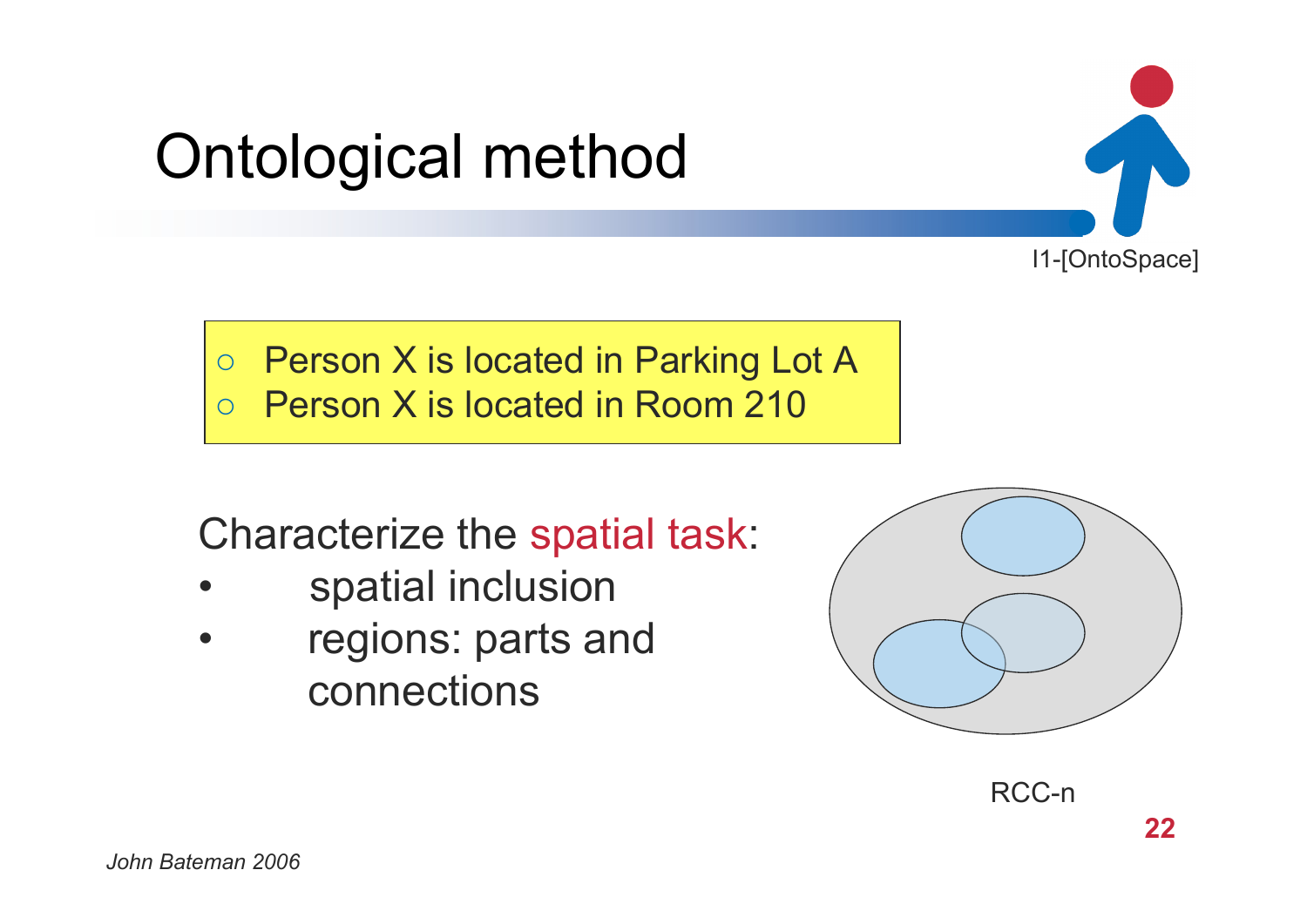#### I1-[OntoSpace] *Spatial quality spaces* campus building1 Parking lot A Room 210 HS II Regions The same problem addressed with inter-ontology mappings campus building1 Parking lot A Room 210 HS II *Environment spaces Physical endurants*locating  $<sub>t</sub>$ </sub>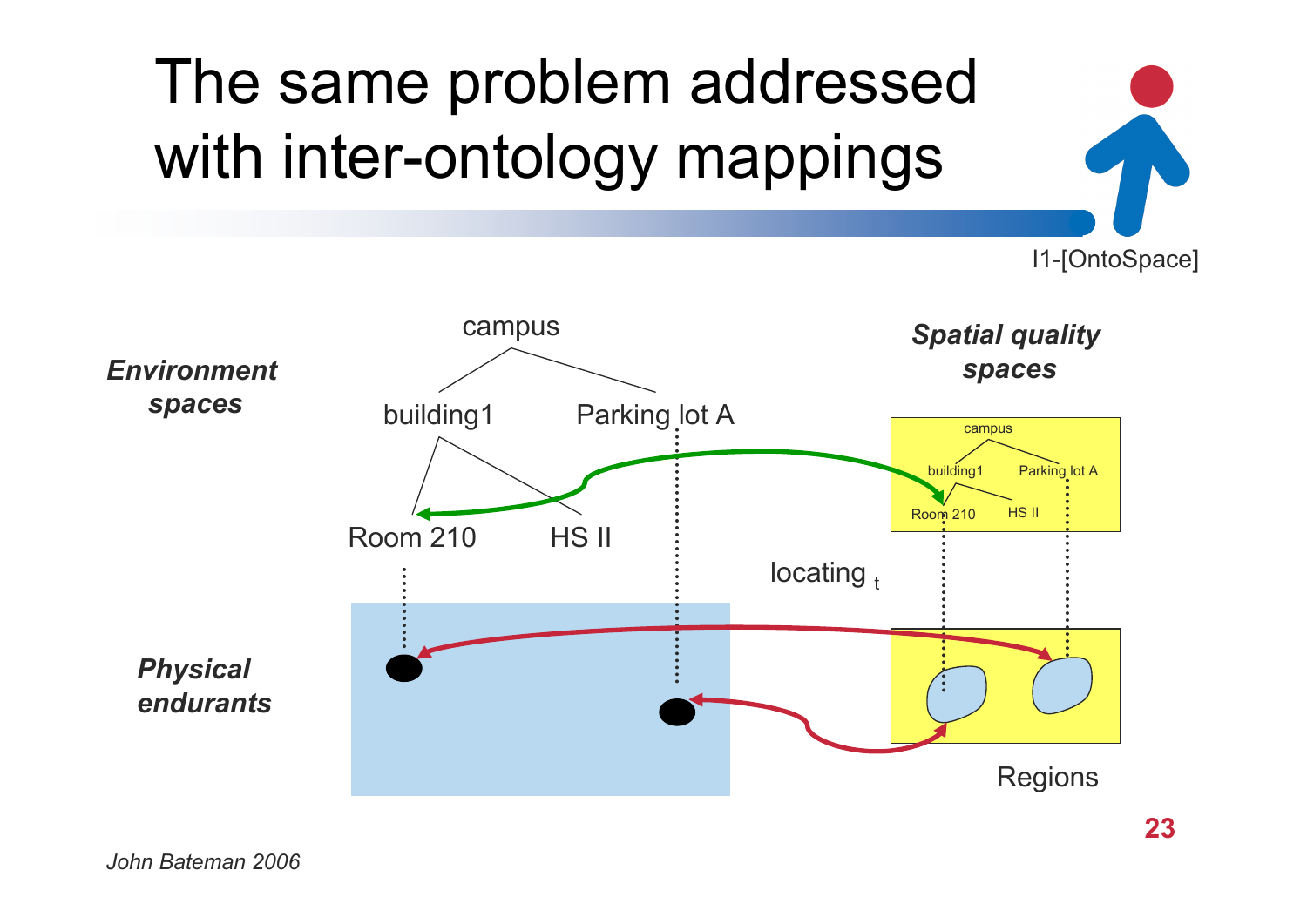A related problem addressed with inter-ontology mappings

> $\overline{O}$  Person X needs a **description** of how to get from Parking Lot A to Room 210

Characterize the spatial task:

- •navigation
- • space: supporting route planning, e.g., route graphs
- • route description: linguistic expression

orientation

I1-[OntoSpace]



routes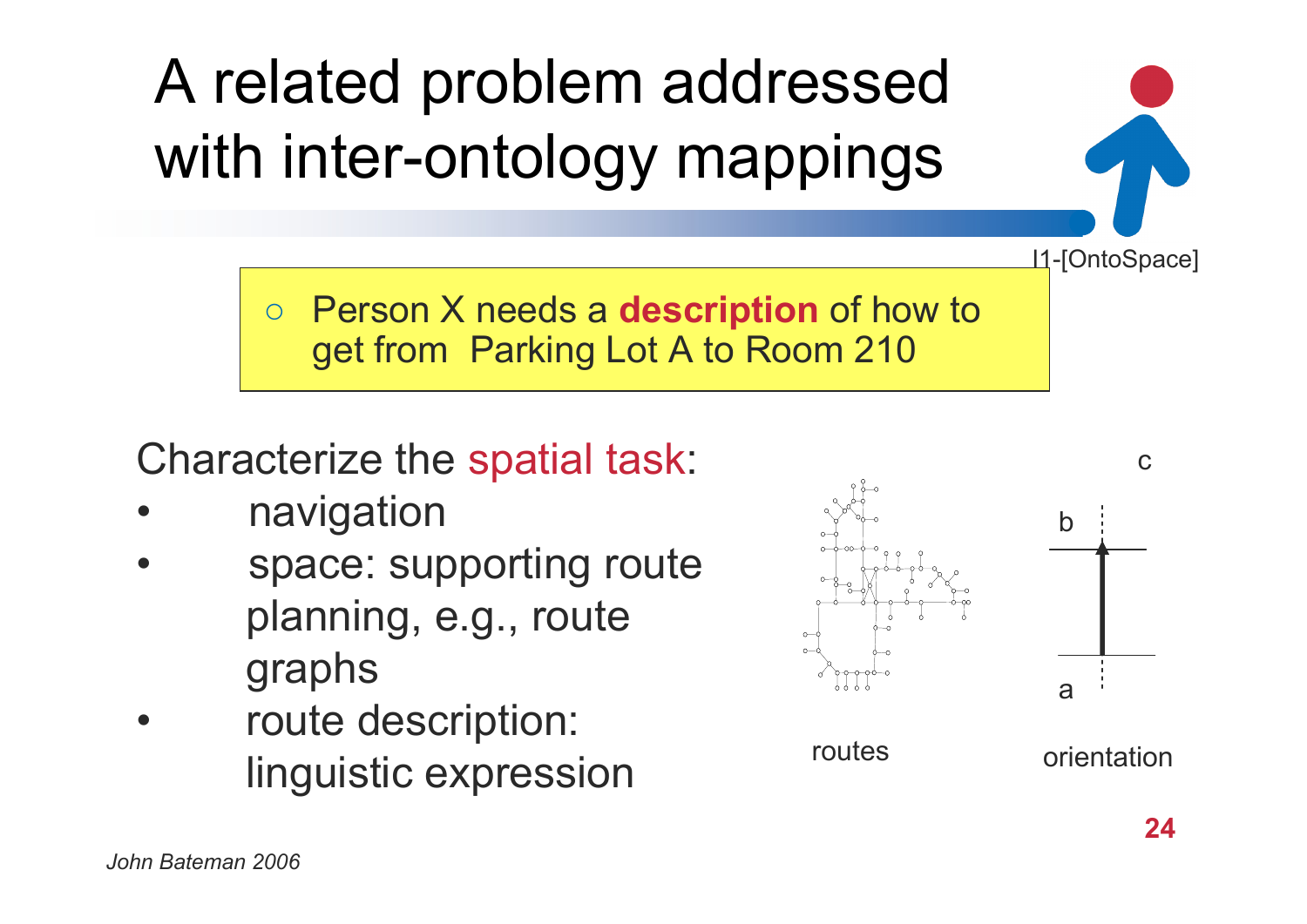# A related problem addressed with inter-ontology mappings

I1-[OntoSpace]



*John Bateman 2006*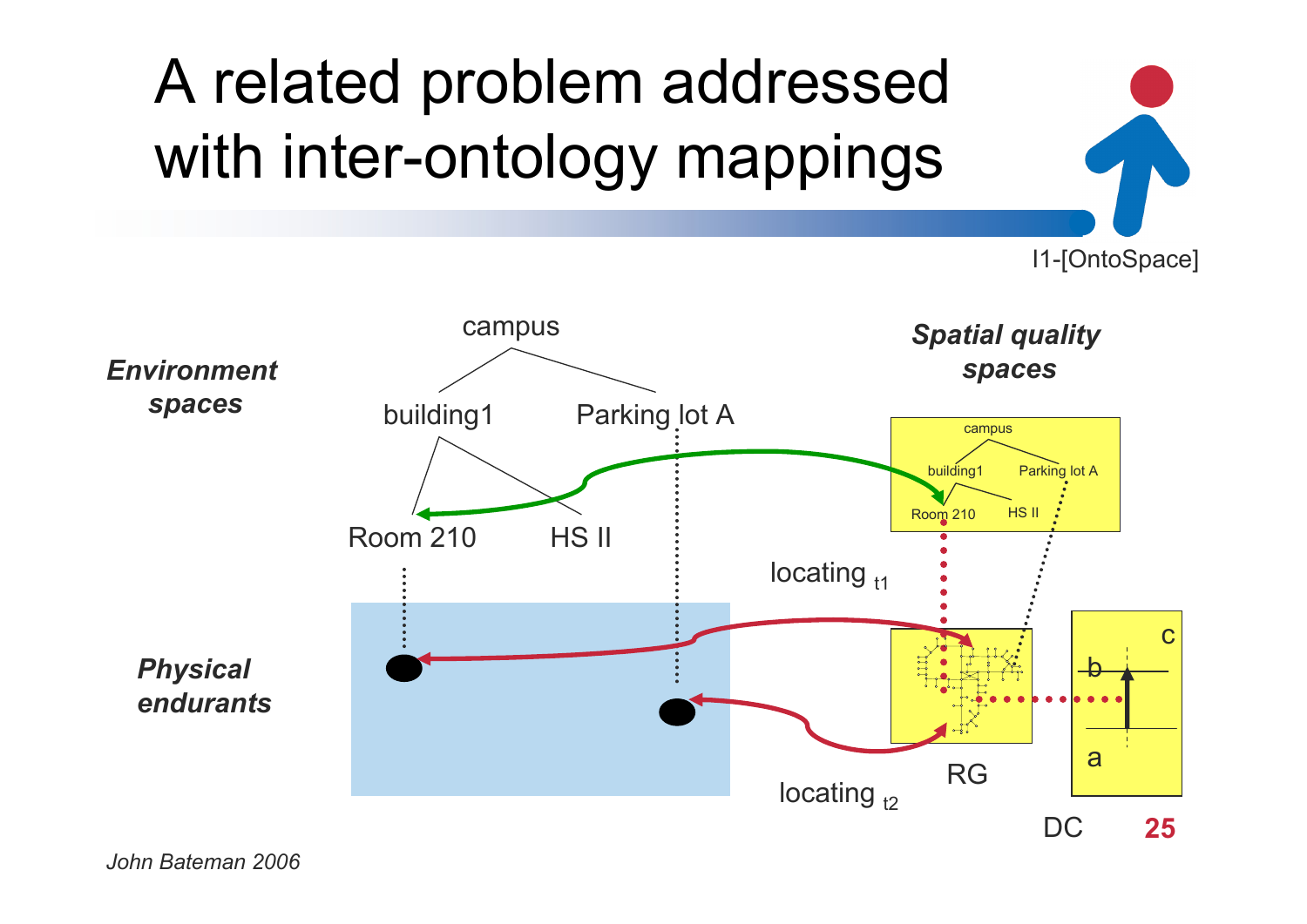### Applications to problems of pervasive computing:

- I1-[OntoSpace]
- Definition of problematic categories:
	- $\bigcirc$ CompoundPlace vs. AtomicPlace
	- $\overline{O}$  Many relations: locatedInCompoundPlace, locatedInRoom, locatedInRestroom, ...
	- $\bigcirc$ Specific reasoning rules

Chen / Finin / Joshi (2004)

● Most, if not all, of these are derivable from already defined foundational Aontologies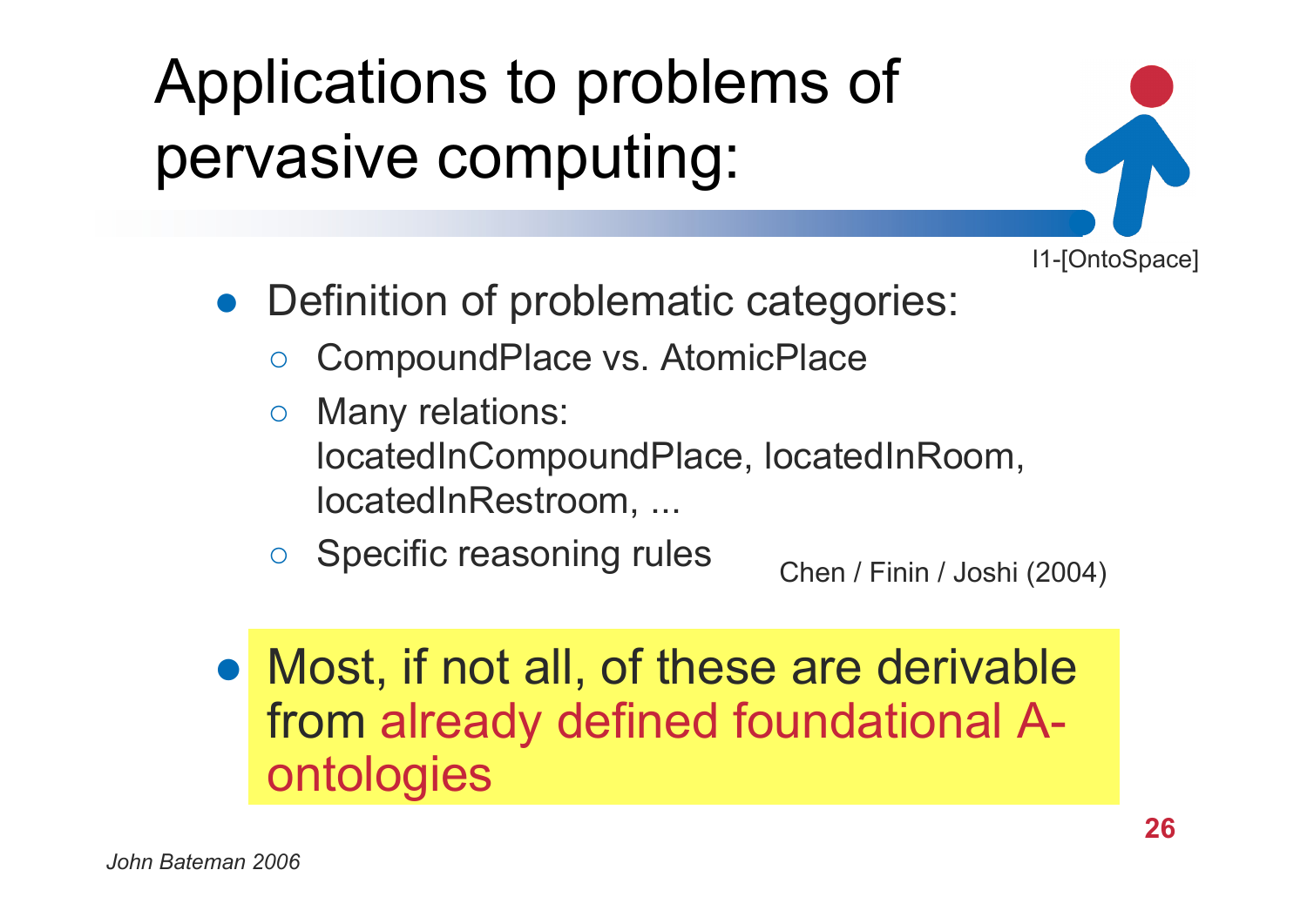

## When is a road not a road?

- Community 1:
	- transit system designers
	- roads and highways as connections between destinations (cities, towns, etc.)
- Community 2:
	- environment and wildlife department
	- ●species have habitats
	- habitats have divisions separating them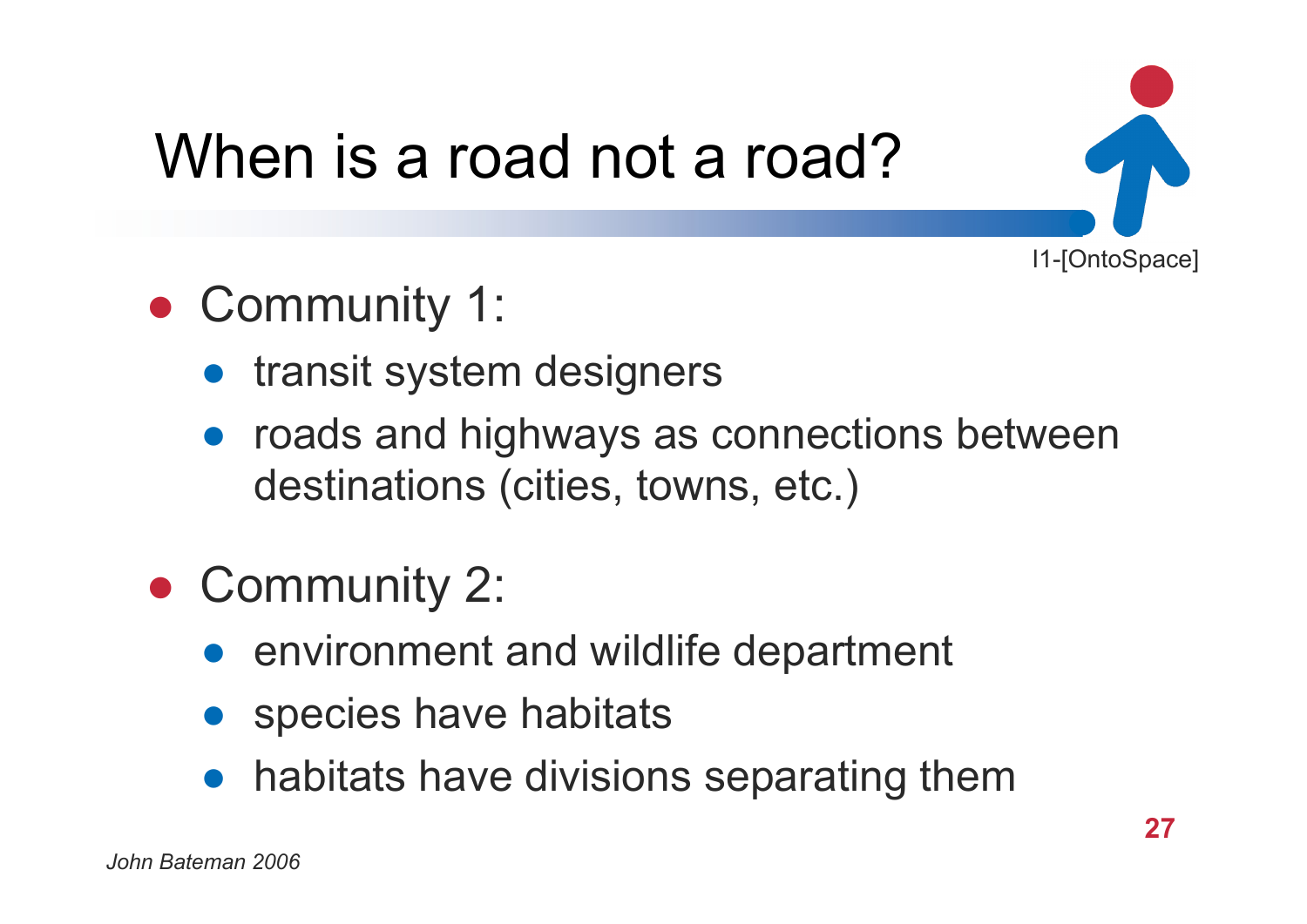## Ontologically mediated inter-operability



*John Bateman 2006*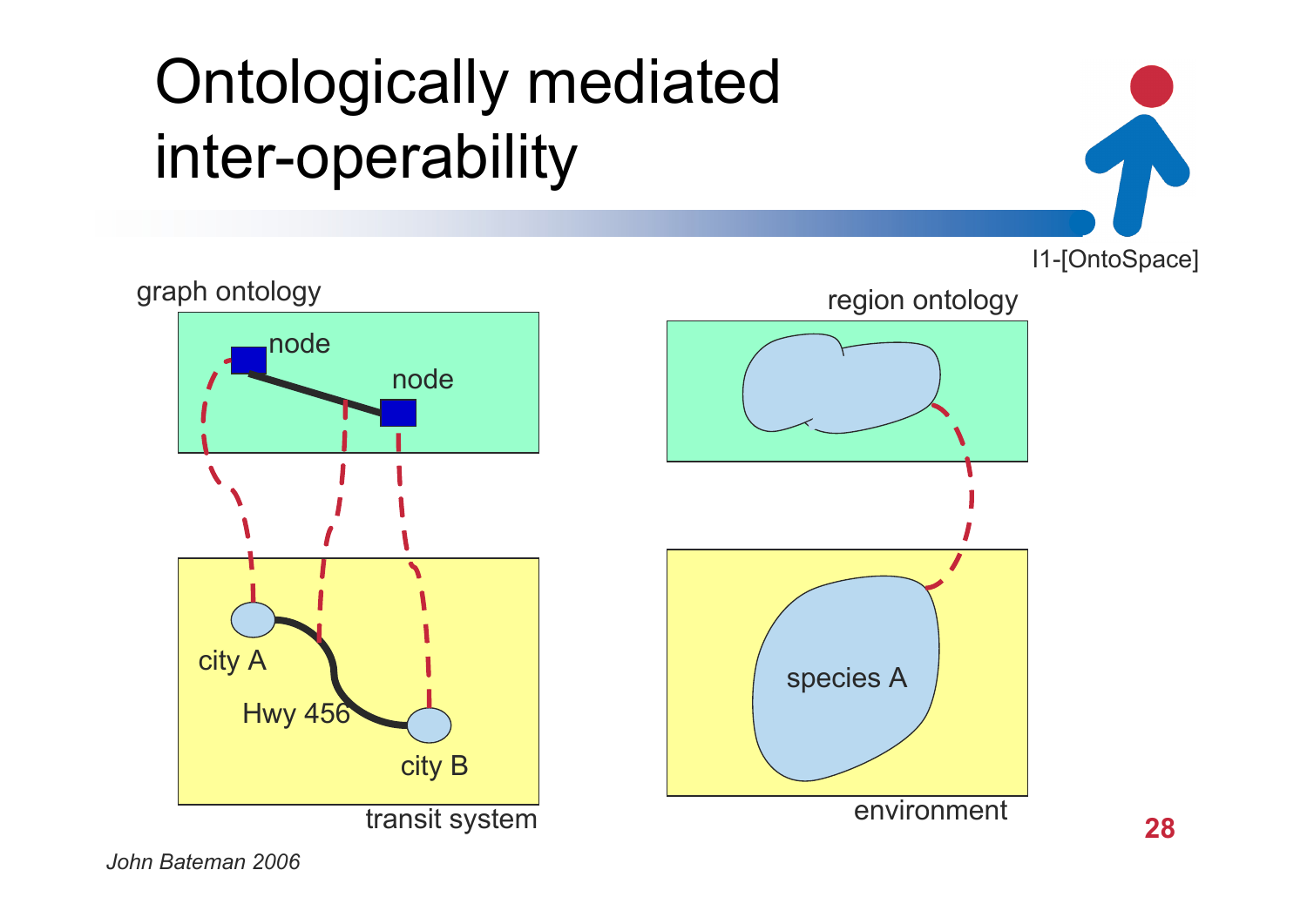## Ontologically mediated inter-operability



*John Bateman 2006*

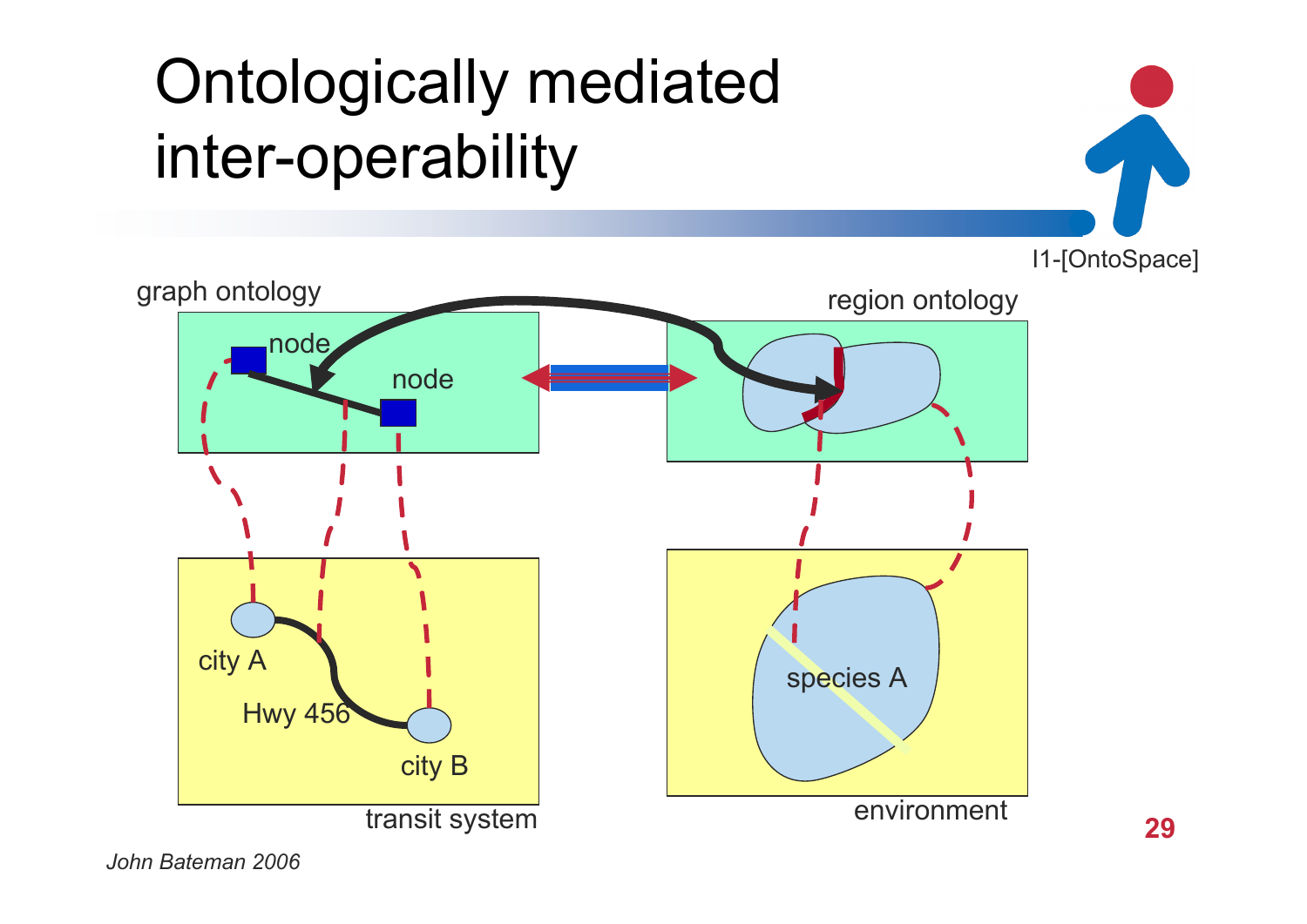#### Essential idea…



**• Providing channels to ontologies provides** access to detailed contextual 'worldknowledge' that does not then have to be worked out again…

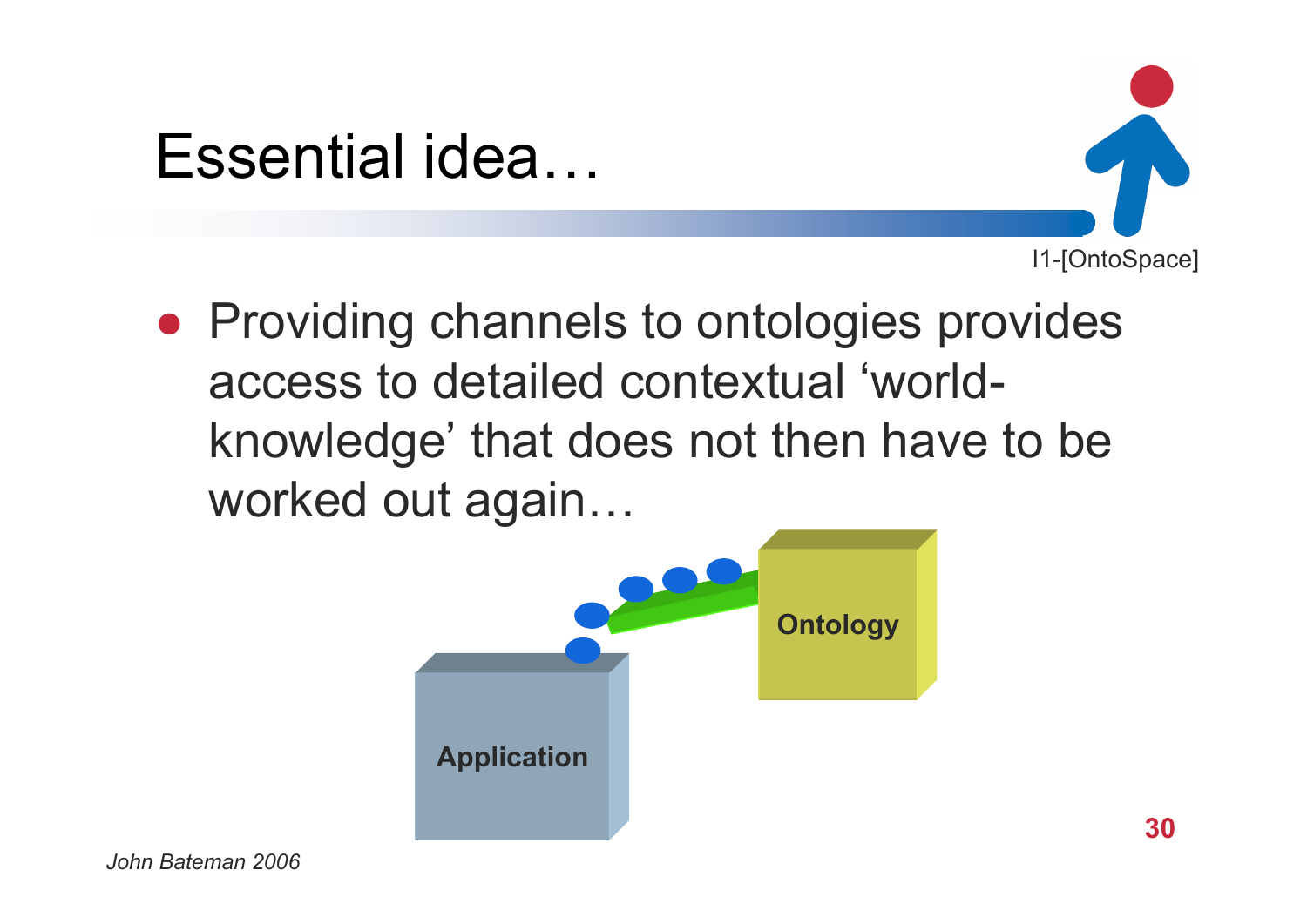### Prerequisites for success

- unless you can reason with the axioms: non-starter
- ● unless you can chunk your axioms: non-starter
- ● unless you can parameterize and reuse theories: non-starter
- ● unless you can state relations between the meanings of chunks: non-starter

→ **logic**

→ **building theories**

- → **structured logic support**
- → **inter-theory mappings**